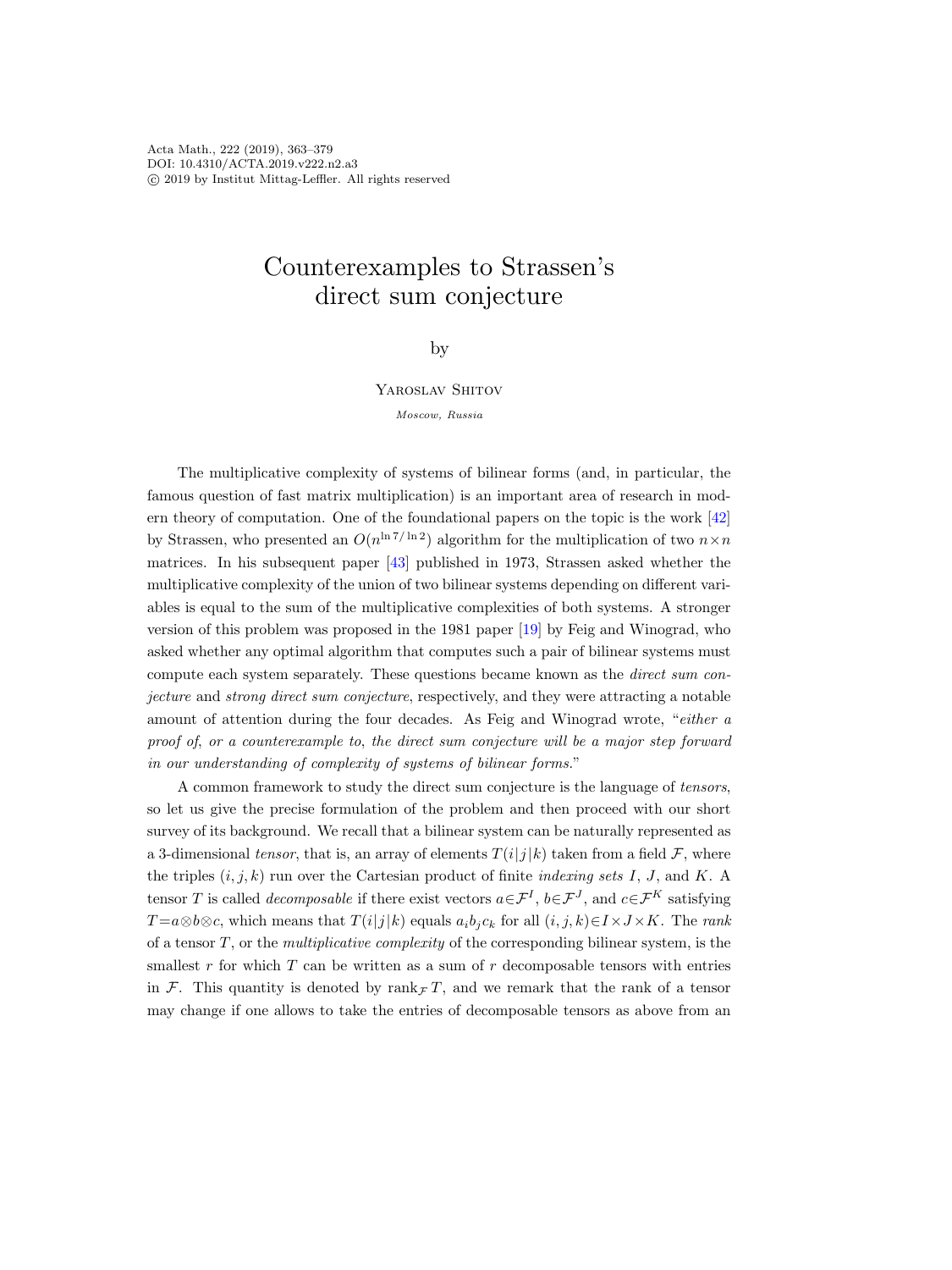extension of  $\mathcal{F}$ ; see [\[6\]](#page-14-1). Taking the union of two bilinear systems depending on disjoint sets of variables corresponds to the direct sum operation on tensors. More precisely, if T and T' are tensors with disjoint indexing sets I, I', J, J', K, and K', then we can define the direct sum  $T \oplus T'$  as a tensor with indexing sets  $I \cup I'$ ,  $J \cup J'$ , and  $K \cup K'$  such that the  $(I|J|K)$  block equals T and  $(I'|J'|K')$  block equals T', and all entries outside of these blocks are zero. In other words, the direct sums of tensors are a multidimensional analogue of block-diagonal matrices; a basic result of linear algebra says that the ranks of such matrices are equal to the sums of the ranks of their diagonal blocks. Our paper is devoted to the 3-dimensional version of this statement, which has become known as Strassen's direct sum conjecture.

<span id="page-1-0"></span>Conjecture 1. (See [\[43\]](#page-15-1).) If  $T_1$  and  $T_2$  are tensors over an infinite field  $\mathcal{F}$ , then

 $rank_{\mathcal{F}}(T_1 \oplus T_2) = rank_{\mathcal{F}} T_1 + rank_{\mathcal{F}} T_2.$ 

The " $\leq$ " inequality in Conjecture [1](#page-1-0) is obvious because the direct sum of decompositions of  $T_1$  and  $T_2$  is a decomposition of  $T_1 \oplus T_2$ . If every optimal decomposition of  $T_1 \oplus T_2$  arises in this way, then  $(T_1, T_2)$  are said to satisfy the *strong direct sum conjec*ture; see [\[3\]](#page-14-2), [\[9\]](#page-14-3), [\[10\]](#page-14-4). Despite having been consistently mentioned and studied during the last four decades by many researchers representing different branches of mathematics, including computer science, algebraic geometry, and combinatorics, both Conjecture [1](#page-1-0) and its strong form remained completely open to this date. Namely, its status remained unknown over every field, including the most important and widely studied special case of fields with zero characteristic.

As said above, the interest of computer scientists to Conjecture [1](#page-1-0) stems from its relation to the complexity of the fundamental operation of the multiplication of matrices. It became known quite early that the analogue of Conjecture [1](#page-1-0) cannot be true for the border rank, which is defined in the complex case as the smallest r such that a given tensor is the limit of a sequence of tensors of rank  $r$ . A counterexample is due to Schönhage, and the idea of his construction turned out to be exceptionally fruitful in further algorithms for matrix multiplication [\[40\]](#page-15-2), [\[44\]](#page-15-3). Later on, the direct sum conjecture has been referred to and widely studied by the pioneers of the matrix multiplication topic; see the above mentioned paper [\[19\]](#page-14-0) by Feig and Winograd, and a monograph [\[48\]](#page-16-0) of Winograd on the arithmetic complexity of computation. In his seminal paper [\[34\]](#page-15-4), Pan refers to Conjecture [1](#page-1-0) as a "famous" problem and disproves its generalization to a more general class of so-called  $\lambda$ -algorithms; he mentions the direct sum problems in other earlier [\[33\]](#page-15-5), [\[36\]](#page-15-6), [\[37\]](#page-15-7) and subsequent work [\[35\]](#page-15-8). The current research on matrix multiplication does still employ the ideas similar to the direct sum approach, as can be seen from a discussion of Conjecture [1](#page-1-0) in a recent survey [\[46\]](#page-15-9) by Vassilevska Williams.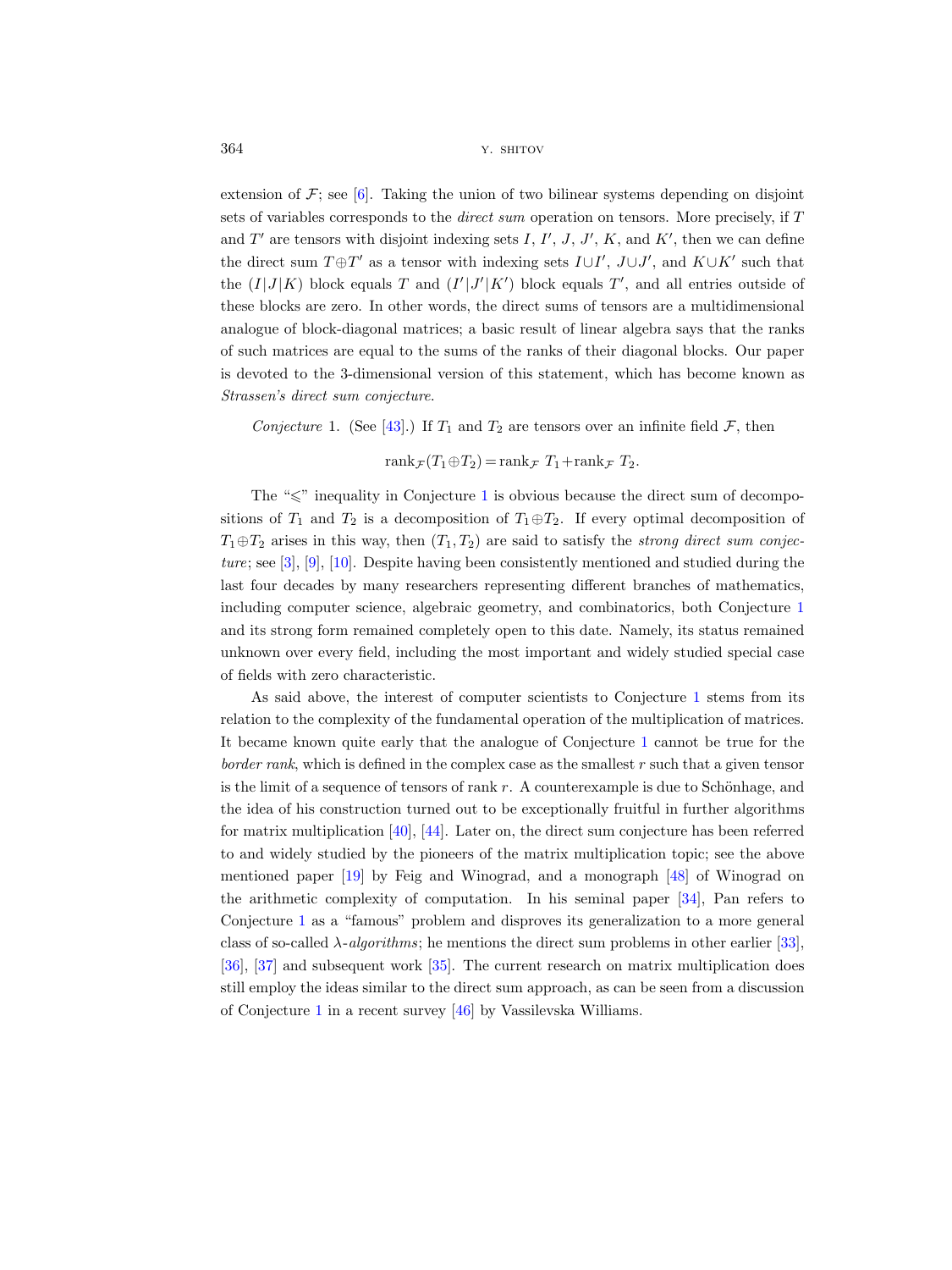In algebraic complexity theory, one of the major problems is to find an explicit family of polynomials that require formulas of super-polynomial size [\[8\]](#page-14-5), [\[23\]](#page-15-10), [\[39\]](#page-15-11). The connection to tensor ranks was established by Raz in [\[39\]](#page-15-11), who proved that an explicit sequence of d-way  $n \times ... \times n$  tensors whose rank grows at least as the  $(1-o(1))d$ -th power of n allows one to produce a family of polynomials needed to solve the above mentioned problem. However, the current techniques are not sufficient to get such a strong lower bound—no explicit family of  $n \times n \times n$  tensors has ever been shown to have rank at least  $3n$ ; see [\[2\]](#page-14-6), [\[7\]](#page-14-7), [\[26\]](#page-15-12), [\[50\]](#page-16-1). Conjecture [1,](#page-1-0) if it was true, would allow one not only to break the 3n threshold but also to construct an explicit super-linear bound on the rank of an  $n \times n \times n$  tensor, but in reality the question of lower bounds remains a notorious wide open problem.

In algebraic geometry, the concepts of rank and border rank admit a natural description via the secant varieties of the *Segre variety*; see [\[1\]](#page-14-8), [\[4\]](#page-14-9), [\[17\]](#page-14-10), [\[28\]](#page-15-13), [\[29\]](#page-15-14). This approach has led to interesting generalizations and relaxations of Conjecture [1,](#page-1-0) to further sufficient conditions for tensors to satisfy it, and, therefore, to many new classes of tensors for which the conjecture holds. Let us mention the paper [\[14\]](#page-14-11) on the so-called e-computable tensors, the work [\[13\]](#page-14-12) devoted to symmetric tensors, the paper [\[45\]](#page-15-15) dealing with the cactus rank and catalecticant bound, the work [\[27\]](#page-15-16) proving Conjecture [1](#page-1-0) for tensors whose ranks can be computed by a particular adaptation of the so-called substitution method, the paper [\[15\]](#page-14-13) studying the spaces of feasible rank decompositions in context of the direct sum conjecture, the work [\[12\]](#page-14-14) containing further reformulations and generalizations of Conjecture [1](#page-1-0) in terms of secant varieties, the monograph [\[25\]](#page-15-17) containing a detailed discussion of this conjecture and its consequences for algebraic geometry, and a recent survey paper [\[16\]](#page-14-15) on the topic.

Different rank-decomposition problems do also take an important place in linear algebra and combinatorics. The most famous of these is the matrix rank, the one this paper is devoted to is the tensor rank, and we can also mention the non-negative matrix rank, whose importance has been proved in many valuable recent publications [\[20\]](#page-14-16), [\[24\]](#page-15-18), [\[30\]](#page-15-19), [\[49\]](#page-16-2). A version of Conjecture [1](#page-1-0) that lies on a borderline of these approaches, that is, the additivity of the non-negative tensor rank, has been proved by Qi, Comon, and Lim in  $[38]$ .

Concerning the positive results towards Conjecture [1,](#page-1-0) an early progress came from Winograd [\[47\]](#page-15-21), who needed to prove the rank additivity for a specific class of bilinear systems, and his results have been extended by Auslander, Feig, and himself in [\[3\]](#page-14-2). In 1986, Ja'Ja' and Takche [\[22\]](#page-15-22) proved Conjecture [1](#page-1-0) in the case when one of the dimensions of either  $T_1$  or  $T_2$  is at most 2, and this result was subsequently generalized and discussed from the point of view of algebraic geometry by Landsberg and Michaelk in  $[27]$ . The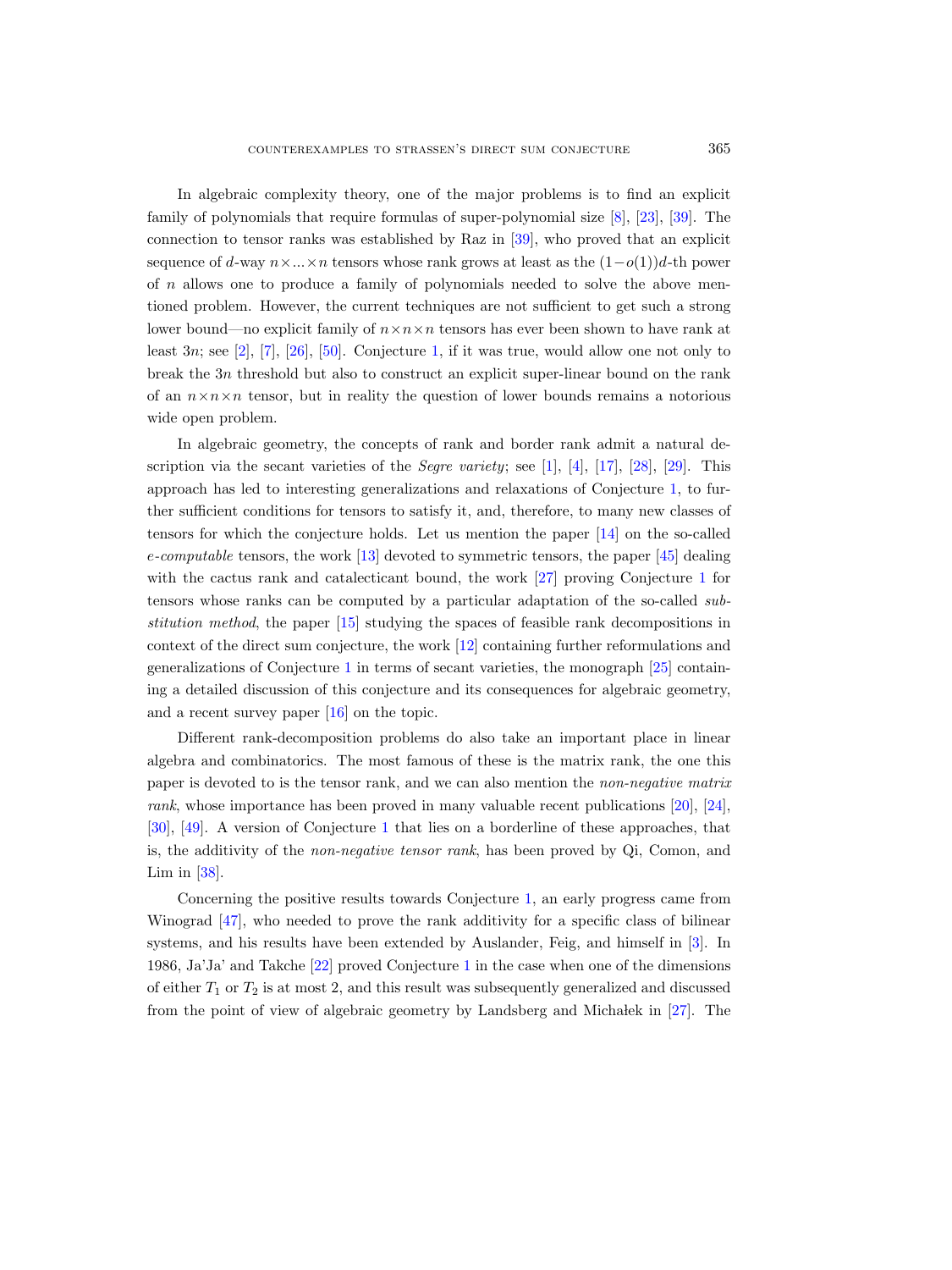best currently known positive result on Conjecture [1](#page-1-0) seems to be that it is true if one of the tensors  $T_1$  and  $T_2$  has rank at most 6 or satisfies  $|I|=|J|=3$ ; see [\[11\]](#page-14-17).

#### 1. Preliminaries

In our paper, we construct a counterexample to Conjecture [1.](#page-1-0) We begin with several additional definitions, known results, and notational conventions. best currently known positive rest<br>the tensors  $T_1$  and  $T_2$  has rank at<br>In our paper, we construct a cound<br>additional definitions, known resu<br>1.1. Notation.<br>Let  $\mathcal F$  be a field; we denote by  $\overline{\mathcal F}$ 

## 1.1. Notation.

the algebraic closure of F. For a tensor T in  $\mathcal{F}^{I \times J \times K}$ and  $k \in K$ , we define the kth 3-slice as a matrix in  $\mathcal{F}^{I \times J}$  whose  $(i, j)$  entry equals  $T(i|j|k)$ . For all  $i\in I$  and  $j\in J$ , we can define the *i*th 1-slice and *j*th 2-slice of T in a similar way. The support of T is the smallest set  $I_0 \times J_0 \times K_0 \subset I \times J \times K$  containing all the non-zero entries of T, and the sets  $I_0$ ,  $J_0$ , and  $K_0$  are called the 1-, 2-, and 3-supports of T. Two tensors are called equivalent if they become equal when restricted to their supports. If Σ is a non-empty finite set, then we define the  $\Sigma$ -clone of T as the tensor  $T_{\Sigma}$  obtained from T by taking  $|\Sigma|$  copies of every element in every indexing set. Namely, we define the tensor  $T_{\Sigma}$  with indexing sets  $\Sigma \times I$ ,  $\Sigma \times J$ , and  $\Sigma \times K$  as  $T_{\Sigma}(s_1, i|s_2, j|s_3, k) = T(i|j|k)$ for all  $s_1, s_2, s_3 \in \Sigma$ . Clearly, taking the clone of a tensor does not change its rank. All these notions can be defined for matrices instead of tensors in an analogous way.

## 1.2. Eliminating rank-one slices.

Now let  $V_1\subset \mathcal{F}^{J\times K}$ ,  $V_2\subset \mathcal{F}^{I\times K}$ , and  $V_3\subset \mathcal{F}^{I\times J}$  be  $\mathcal{F}$ -linear spaces consisting of matrices. By  $T \mod (V_1, V_2, V_3)$  we denote the set of all tensors that can be obtained from T by adding elements of  $V_1$  to the 1-slices of T, elements of  $V_2$  to the 2-slices of the resulting tensor, and elements of  $V_3$  to the 3-slices of what we obtained after adding the 1- and 2-slices. The following statement is well known; see e.g. Lemma 2 in [\[21\]](#page-14-18) and Proposition 3.1 in [\[27\]](#page-15-16).

<span id="page-3-0"></span>LEMMA 2. Let  $T \in \mathcal{F}^{I \times J \times K}$  and  $K = \{1, ..., k\} \cup \{1', ..., k'\}$ . Denote an i-th 3-slice of T by  $S_i$  and let V be the F-linear span of  $S_{1'},...,S_{k'}$ . Then,

rank  $\tau T \geqslant \min \operatorname{rank}_{\mathcal{F}} T \mod (0, 0, V) + \dim V$ ,

and if  $S_1$ , ...,  $S_{k'}$  are also rank-1, then the equality holds.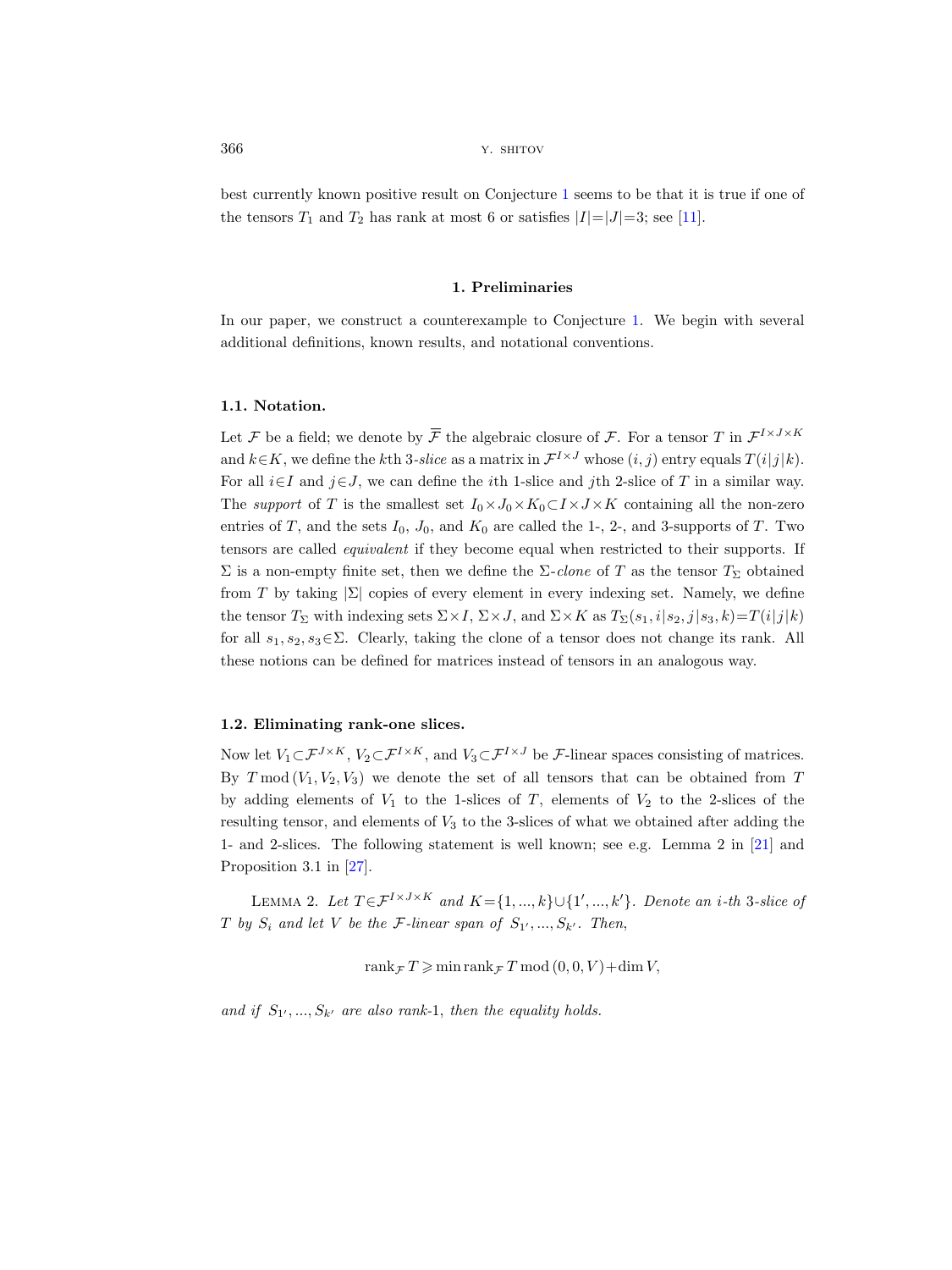Now let finite sets  $\mathcal{M}_1$ ,  $\mathcal{M}_2$ , and  $\mathcal{M}_3$  be bases of the linear spaces  $V_1$ ,  $V_2$ , and  $V_3$  as above. We define the tensor  $\mathcal T$  with indexing sets  $I\cup\mathcal M_1$ ,  $J\cup\mathcal M_2$ , and  $K\cup\mathcal M_3$  as

(1)  $\mathcal{T}(\alpha|\beta|\gamma) = T(\alpha|\beta|\gamma)$  if  $(\alpha, \beta, \gamma) \in I \times J \times K$ ;

(2) for any  $\chi \in \{1, 2, 3\}$  and any  $m \in \mathcal{M}_{\chi}$ , the mth  $\chi$ -slice of  $\mathcal T$  is equivalent to m (that is, coincides with  $m$  up to adding zero rows and columns).

We say that  $\mathcal T$  is obtained from  $T$  by adjoining the 1-slices  $\mathcal M_1$ , the 2-slices  $\mathcal M_2$ , and the 3-slices  $\mathcal{M}_3$ , or simply by adjoining  $(\mathcal{M}_1,\mathcal{M}_2,\mathcal{M}_3)$ . The result below follows from Lemma [2.](#page-3-0)

<span id="page-4-2"></span>LEMMA 3. Let  $T, T, V_1, V_2, and V_3$  be as above in this subsection. Then,

rank $\mathcal{F} \geqslant \min \operatorname{rank}_{\mathcal{F}} T \mod (V_1, V_2, V_3) + \dim V_1 + \dim V_2 + \dim V_3$ ,

and if the matrices in the  $M_i$ 's are rank-1, then the equality holds.

## 1.3. The main result and our strategy.

<span id="page-4-1"></span>We are going to refute Conjecture [1](#page-1-0) by proving the following result.

THEOREM 4. For any infinite field  $\mathcal{F}$ , there exist tensors  $T_1$  and  $T_2$  over  $\mathcal{F}$  such that example our strategy.<br>
ranker and the field  $\mathcal{F},$  there exist tensorphility infinite field  $\mathcal{F},$  there exist tensorphility  $\text{rank}_{\mathcal{F}}(T_1 \oplus T_2) < \text{rank}_{\mathcal{F}} T_1 + \text{rank}_{\mathcal{F}}$ rank $\tau \mathcal{T} \geqslant$  min rank $\tau T$  m<br> *if the matrices in the*  $\mathcal{M}_i$ 's are *i*<br> **The main result and our sti**<br>
are going to refute Conjecture 1<br>
THEOREM 4. For any infinite f<br>
rank $\tau(T_1 \oplus$ <br>
Of course, the assertion wi

$$
rank_{\mathcal{F}}(T_1 \oplus T_2) < rank_{\mathcal{F}} T_1 + rank_{\mathcal{F}} T_2.
$$

Of course, the assertion with  $\bar{\mathcal{F}}$  replaced by  $\mathcal F$  in the summands of the right-hand side can only be weaker than the initial one, so Theorem [7](#page-5-0) disproves Strassen's conjecture in the original formulation, that is, over any infinite field. Our counterexample rests on the following two claims, which we prove in subsequent sections. The main result and our strategy.<br>
are going to refute Conjecture 1 by proving the following result.<br>
THEOREM 4. For any infinite field  $\mathcal{F}$ , there exist tensors  $T_1$  and<br>  $\text{rank}_{\mathcal{F}}(T_1 \oplus T_2) < \text{rank}_{\mathcal{F}} T_1 + \text{rank}_{$ 

<span id="page-4-0"></span>CLAIM 5. Let  $T \in \mathcal{F}^{I \times J \times K}$  and assume that  $W_1, W_2$ , and  $W_3$  are  $\overline{\mathcal{F}}$ -linear subspaces of  $J \times K$ ,  $I \times K$ , and  $I \times J$  matrices, respectively. We assume that  $W_1, W_2$ , and  $W_3$  have bases consisting of matrices with entries in F. Then, there are a finite set  $\Sigma$  and

$$
\mathcal{M}_1 \subset \mathcal{F}^{(\Sigma \times J) \times (\Sigma \times K)}, \quad \mathcal{M}_2 \subset \mathcal{F}^{(\Sigma \times I) \times (\Sigma \times K)}, \quad \text{and} \quad \mathcal{M}_3 \subset \mathcal{F}^{(\Sigma \times I) \times (\Sigma \times J)}
$$

consisting of finitely many rank-1 matrices such that

- (1) span  $\mathcal{M}_{\delta}$  contains the  $\Sigma$ -clone of every  $w_{\delta} \in W_{\delta}$ , and
- (2) the tensor  $\mathcal T$  obtained by adjoining  $(\mathcal{M}_1,\mathcal{M}_2,\mathcal{M}_3)$  to the  $\Sigma$ -clone of  $T$  satisfies

$$
finitely many rank-1 matrices such that
$$
  
\n
$$
\mathcal{M}_{\delta} contains the \Sigma-\text{clone of every } w_{\delta} \in W_{\delta}, and
$$
  
\n
$$
tensor \mathcal{T} obtained by adjoining (\mathcal{M}_1, \mathcal{M}_2, \mathcal{M}_3) to the \Sigma-\text{clone}
$$
  
\n
$$
rank_{\overline{\mathcal{T}}} \mathcal{T} = \min \operatorname{rank}_{\overline{\mathcal{T}}} T \bmod (W_1, W_2, W_3) + \sum_{\delta=1}^3 \dim \operatorname{span} \mathcal{M}_{\delta}.
$$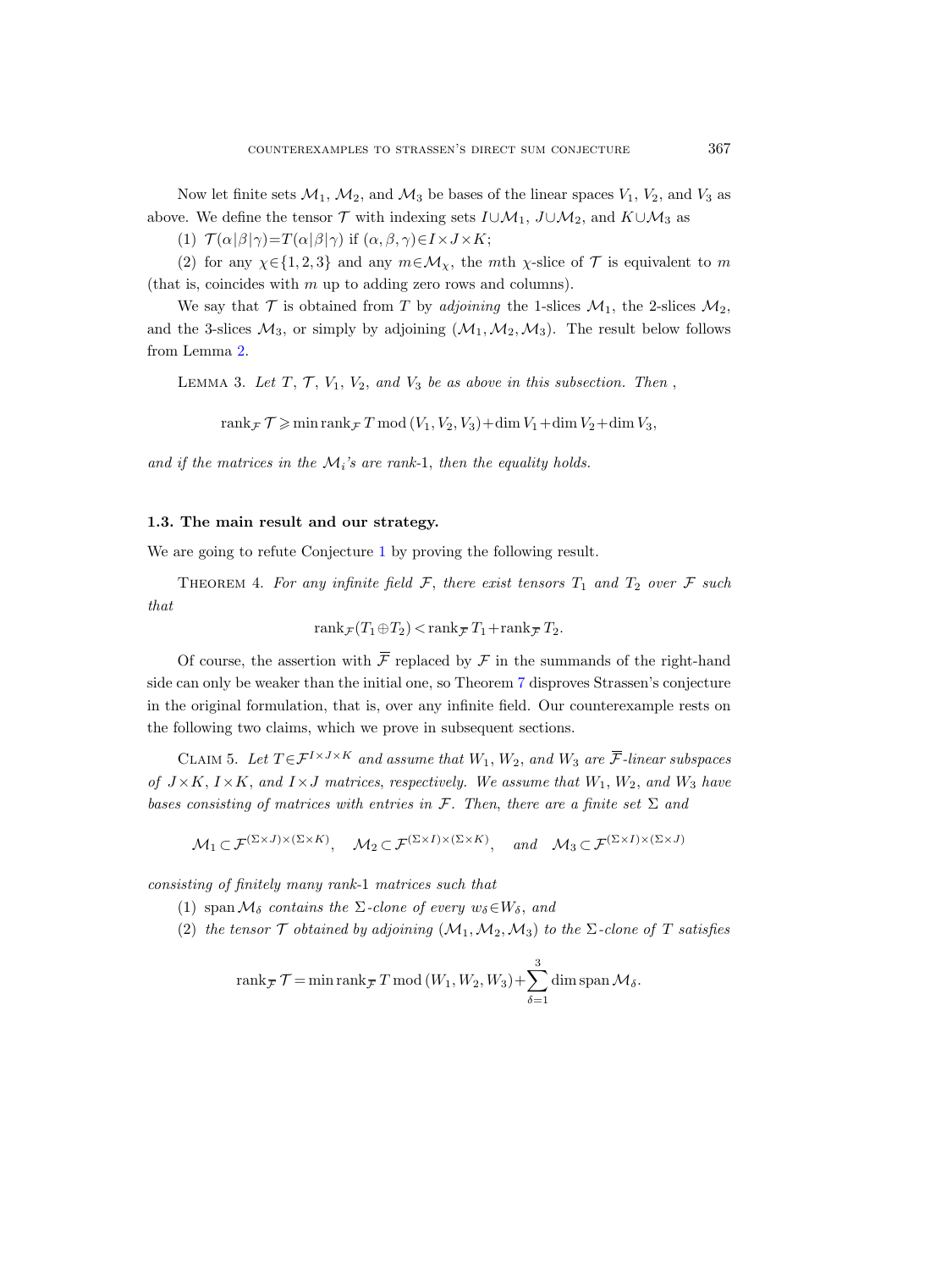<span id="page-5-1"></span>CLAIM 6. For any infinite field F, there is  $T \in \mathcal{F}^{(I_1 \cup I_2) \times (J_1 \cup J_2) \times (K_1 \cup K_2)}$  such that

 $\label{eq:1}$  TLAIM 6. For any infinite field<br>  ${\cal F},$  there is  $T{\in}{\cal F}^{(I_1\cup I_2)}:$ <br> $\mathrm{rank}_{\cal F}T<\min\mathrm{rank}_{\cal F}T_{111}\bmod{(U_1,U_2,U_3)}+\min\mathrm{rank}_{\cal F}T_{211}\bmod{(U_1,U_2,U_3)}$ rank  $\bar{T}$  < min rank  $\bar{T}T_{111}$  mod  $(U_1, U_2, U_3)$  + min rank  $\bar{T}T_{222}$  mod  $(V_1, V_2, V_3)$ ,

where the indexing sets  $I_1$ ,  $I_2$ ,  $J_1$ ,  $J_2$ ,  $K_1$ , and  $K_2$  are disjoint, the tensor  $T_{ijk}$  is the  $(I_i|J_j|K_k)$  block of T, and  $U_1, U_2, U_3, V_1, V_2$ , and  $V_3$  are the F-linear spaces spanned, <sup>2</sup><br>
23<br>
CLAIM 6. For any infinite field  $\mathcal{F}$ , there is  $T \in \mathcal{F}^{(I_1 \cup I_2) \times (J_1 \cup I_2)}$ <br>  $\text{rank}_{\mathcal{F}} T < \min \text{rank}_{\mathcal{F}} T_{111} \mod (U_1, U_2, U_3) + \min \text{rank}_{\mathcal{F}} T_{222}$ <br> *ere the indexing sets*  $I_1$ ,  $I_2$ ,  $J_1$ ,  $J_2$ ,  $K$ respectively, by the 1-slices of  $T_{211}$ , by the 2-slices of  $T_{121}$ , by the 3-slices of  $T_{112}$ , by the 1-slices of  $T_{122}$ , by the 2-slices of  $T_{212}$ , and by the 3-slices of  $T_{221}$ .

<span id="page-5-0"></span>THEOREM 7. Claims [5](#page-4-0) and [6](#page-5-1) imply Theorem [4](#page-4-1).

*Proof.* We set  $\mathcal{T}_1$  and  $M_{\delta}^1$  to be, respectively, the tensor and matrix sets obtained by the application of Claim [5](#page-4-0) to the tensor  $T_{111}$  and linear spaces  $U_1, U_2$ , and  $U_3$ , as in Claim [6.](#page-5-1) We define  $\mathcal{T}_2$  and  $M_{\delta}^2$  similarly, but with  $T_{222}$ ,  $V_1$ ,  $V_2$ , and  $V_3$  taken instead of  $T_{111}$ ,  $U_1$ ,  $U_2$ , and  $U_3$ , and we assume without loss of generality that the sets  $\Sigma$  arisen from the applications of Claim [5](#page-4-0) to  $T_{111}$  and  $T_{222}$  are equal. We write  $\varrho = \text{rank}_{\mathcal{F}} (\mathcal{T}_1 \oplus \mathcal{T}_2)$ , and we denote by  $\mathcal{W}_{\delta}$  the F-linear space spanned by the set of all matrices equivalent to those in  $M_{\delta}^1$  and  $M_{\delta}^2$  of sizes corresponding to the  $\delta$ -slices of  $\mathcal{T}_1 \oplus \mathcal{T}_2$ . m b. We define  $I_2$  and  $M_6^*$  similarly, but with  $T_{222}$ ,  $V_1$ ,  $V_2$ ,  $U_1$ ,  $U_2$ , and  $U_3$ , and we assume without loss of generalit the applications of Claim 5 to  $T_{111}$  and  $T_{222}$  are equal. We we denote by the applications of Claim 5 to  $T_{111}$  and  $T_{222}$  are equally we denote by  $W_{\delta}$  the  $\mathcal{F}\text{-linear}$  space spanned by the  $\infty$  in  $M_{\delta}^1$  and  $M_{\delta}^2$  of sizes corresponding to the  $\delta$ -slice We prove Theorem 4 by c

We prove Theorem 4 by checking that  $\varrho < \text{rank}_{\overline{\mathcal{F}}} \mathcal{T}_1 + \text{rank}_{\overline{\mathcal{F}}} \mathcal{T}_2$ , or, equivalently,

<span id="page-5-2"></span>
$$
\varrho - D < \min \operatorname{rank}_{\mathcal{F}} T_{111} \mod (U_1, U_2, U_3) + \min \operatorname{rank}_{\mathcal{F}} T_{222} \mod (V_1, V_2, V_3),\tag{1.1}
$$

where  $D=\sum_{\delta=1}^3 \dim \mathcal{W}_\delta$ . Since  $\mathcal{T}_1 \oplus \mathcal{T}_2$  is obtained from  $T_{\Sigma 1} \oplus T_{\Sigma 2}$  by adjoining the bases of linear spaces  $(\mathcal{W}_1, \mathcal{W}_2, \mathcal{W}_3)$ , the left-hand side of  $(1.1)$  equals

<span id="page-5-3"></span>
$$
\min \text{rank}_{\mathcal{F}}(T_{\Sigma 1} \oplus T_{\Sigma 2}) \bmod (\mathcal{W}_1, \mathcal{W}_2, \mathcal{W}_3) \tag{1.2}
$$

by Lemma [3](#page-4-2) (where  $T_{\Sigma\chi}$  denotes the  $\Sigma$ -clone of  $T_{\chi\chi\chi}$ ).

According to item (1) of Claim [5,](#page-4-0) the matrices equivalent to the  $\Sigma$ -clones of the 1-slices of  $T_{122}$  and  $T_{211}$  belong to  $W_1$ , the matrices equivalent to the  $\Sigma$ -clones of the 2-slices of  $T_{121}$  and  $T_{212}$  belong to  $\mathcal{W}_2$ , and the matrices equivalent to the  $\Sigma$ -clones of the 3-slices of  $T_{112}$  and  $T_{221}$  belong to  $\mathcal{W}_3$ , so we see that the  $\Sigma$ -clone of T belongs to  $(T_{\Sigma1} \oplus$  $T_{\Sigma2}$ ) mod  $(\mathcal{W}_1, \mathcal{W}_2, \mathcal{W}_3)$ . In other words, the value [\(1.2\)](#page-5-3) does not exceed rank  $\tau$  T, and since this value equals  $\rho - D$ , we complete the proof of [\(1.1\)](#page-5-2) by applying the conclusion of Claim [6.](#page-5-1)  $\Box$ 

Now we need to check the validity of Claims [5](#page-4-0) and [6;](#page-5-1) in the following section, we prove the former of them by developing the construction as in [\[41\]](#page-15-23). In §3, we prove Claim [6](#page-5-1) by using results on ranks of generic tensors and sufficient conditions of algebraic independence in fields.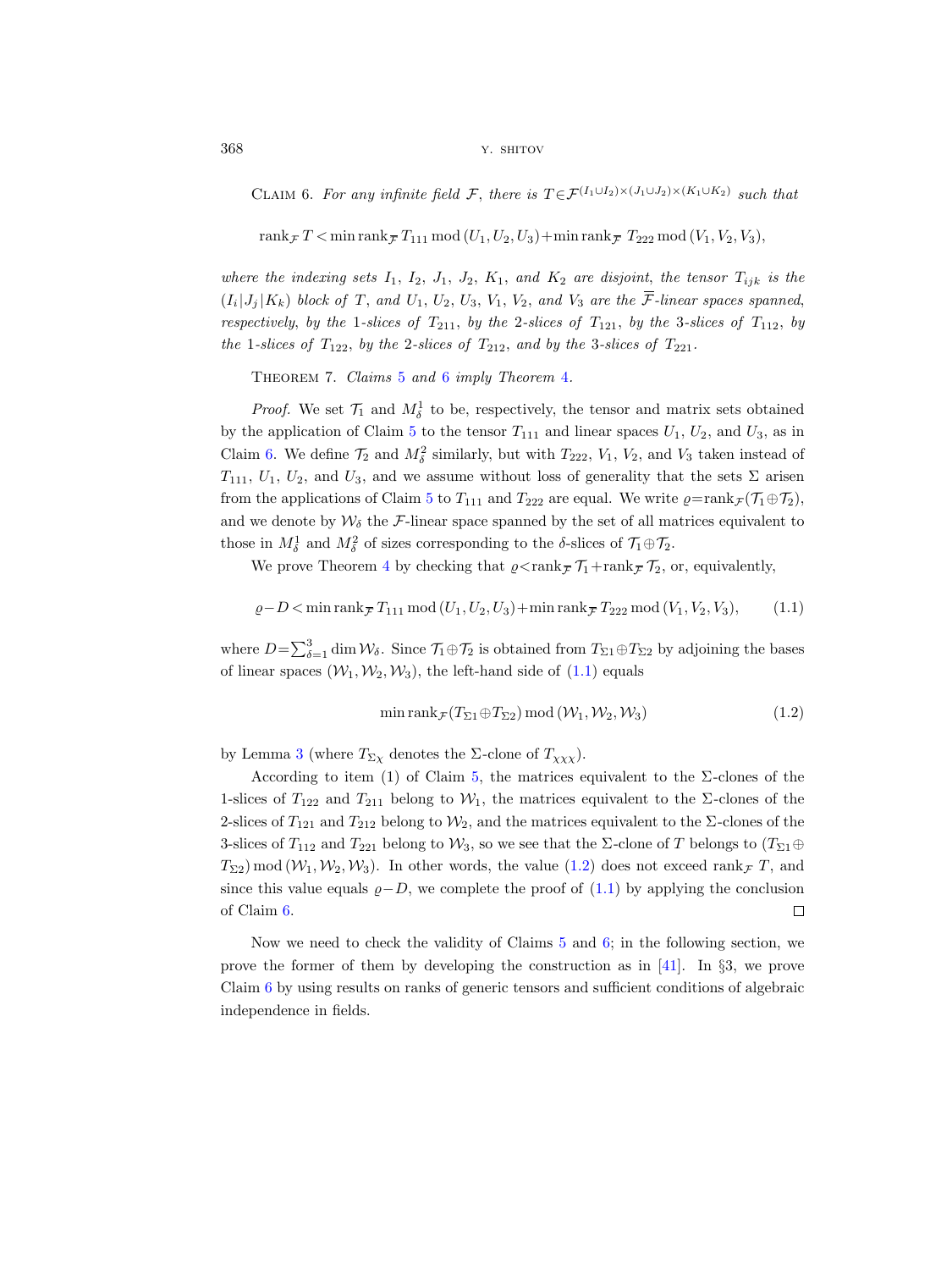#### 2. The proof of Claim [5](#page-4-0)

In this section, we follow the notation of Claim [5](#page-4-0) and work over a field  $\mathcal{F}$ . Let  $T \in \mathcal{F}^{I \times J \times K}$ be a tensor as in Claim [5;](#page-4-0) we begin by constructing the corresponding tensor  $\mathcal T$  in the special case when  $W_1=W_2=0$  and  $W_3$  is the 1-dimensional subspace spanned by a rank-r matrix W which has ones at the positions  $(a_1, b_1), ..., (a_r, b_r) \in I \times J$  and zeros everywhere else. We set  $\varrho=2|I\times J\times K|+1$ ,  $\theta=\lceil \log_2 r \rceil$ , and  $\sigma=2\varrho^2 r$ . We define the trivial partition of a  $\sigma \times \sigma$  matrix into  $\sigma^2$  submatrices of size 1×1 as follows. Any number  $s \in \{0, ..., \sigma^2-1\}$ can be written as  $s=u_{1s}\sigma+u_{2s}$  with  $u_{1s}, u_{2s} \in \{0, ..., \sigma-1\}$ . We will write  $u(1, s) = \{u_{1s}\}\$ and  $u(2, s) = \{u_{2s}\}.$  Clearly, the  $\sigma^2$  sets  $u(1, t) \times u(2, t)$  are a trivial partition of a  $\sigma \times \sigma$ matrix. We proceed with the definition of the sets  $\Sigma$  and  $\mathcal{M}_{\delta}$  as in Claim [5.](#page-4-0)

<span id="page-6-1"></span>Definition 8. We set  $\Sigma = \{0, ..., \sigma-1\}^{\theta}$ ; we set  $\pi^{i}$  to be a function from  $\{1, ..., \theta\}$ to  $\{1, 2\}$  and assume that these functions are pairwise different for  $i \in \{1, ..., r\}$ . For any function  $\Phi$  from  $\{1, ..., \theta\}$  to  $\{0, ..., \sigma^2-1\}$ , we define the rank-1 zero-one matrix  $M_{\Phi} \in \mathcal{F}^{(I \times \Sigma) \times (J \times \Sigma)}$  with 1-support equal to

$$
\bigcup_{i=1}^r \{a_i\} \times u(\pi_1^i, \Phi_1) \times \ldots \times u(\pi_\theta^i, \Phi_\theta),
$$

and 2-support equal to

$$
\bigcup_{j=1}^r \{b_j\} \times u(3-\pi_1^j,\Phi_1) \times \ldots \times u(3-\pi_\theta^j,\Phi_\theta).
$$

Here, the notation  $\pi_t^i$  and  $\Phi_t$  stands for the images of t under  $\pi^i$  and  $\Phi$ , respectively. Also, we call an  $(a_i \times \Sigma) \times (b_i \times \Sigma)$  block of  $M_{\Phi}$  diagonal if  $i=j$ . We define M as the set of all such  $M_{\Phi}$  and those matrix units that correspond to entries which are non-zero in at least one of the non-diagonal blocks in any of the  $M_{\Phi}$ .

<span id="page-6-0"></span>*Observation* 9. The diagonal blocks of  $\sum_{\Phi} M_{\Phi}$  are matrices of all ones.

*Proof.* If  $\{S_1^1, ..., S_k^1\}$ , ...,  $\{S_1^q, ..., S_k^q\}$  are partitions of a set S, then

$$
\{S_1^1,...,S_k^1\}\!\times\!\ldots\!\times\!\{S_1^q,...,S_k^q\}
$$

<span id="page-6-2"></span>is a partition of  $S<sup>q</sup>$ .

Observation 10. The  $\Sigma$ -clone of W lies in the span of M.

Proof. Follows from Observation [9](#page-6-0) because we can turn the entries in the nondiagonal blocks to zeros thanks to the matrix units as in Definition [8.](#page-6-1)  $\Box$ 

Let us look at the structure of linear combinations of matrices in M.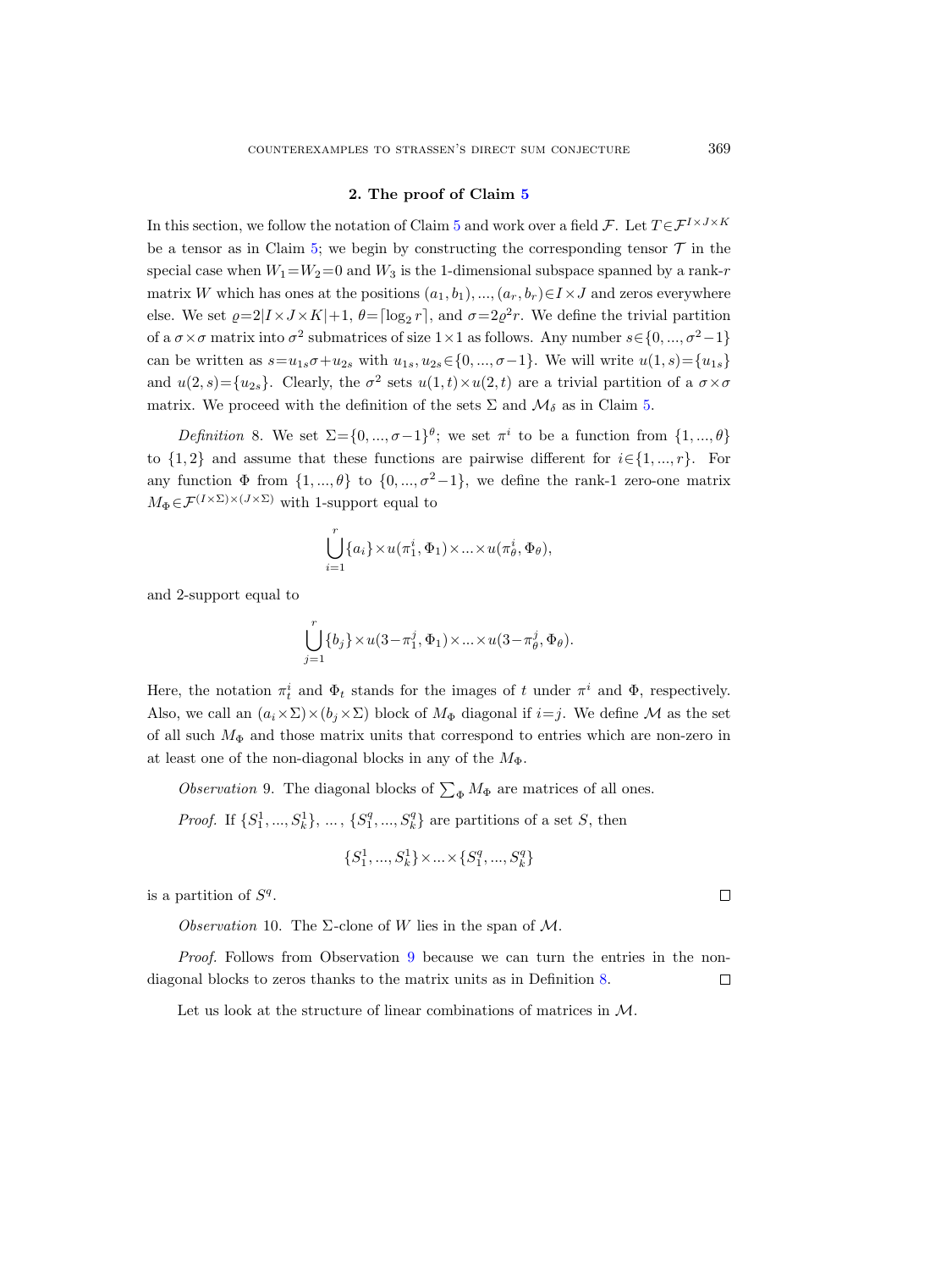<span id="page-7-0"></span>LEMMA 11. For any M  $\in$ span M and  $i\neq j$ , there is a permutation of rows and columns that sends the submatrix  $M(a_i \times \Sigma | b_i \times \Sigma)$  to a  $\sigma \times \sigma$  block-diagonal matrix with blocks of size  $\sigma^{\theta-1} \times \sigma^{\theta-1}$ .

*Proof.* We can consider linear combinations of the matrices  $M_{\Phi}$  only, because the union of their supports contains the support of any other matrix in  $M$ . Since the functions  $\pi^i$  and  $\pi^j$  as in Definition [8](#page-6-1) are different, we have  $\pi^i_\tau = 3 - \pi^j_\tau$  for some  $\tau \in$  $\{1, ..., \theta\}$ . Therefore, the  $\tau$ th element in the tuple of I-coordinates of any non-zero entry of  $M(a_i \times \Sigma | b_i \times \Sigma)$  should coincide with the  $\tau$ th element in the tuple of its J-coordinates. This  $\tau$ th element can take  $\sigma$  different values, which determine a desired partition of the indexing set.  $\Box$ 

<span id="page-7-1"></span>Observation 12. Let  $S_1, ..., S_r$  be disjoint sets of cardinality c, and let their union be partitioned into c sets  $D_1, ..., D_c$  each of which has exactly one element in every of the  $S_i$ 's. Let us assume that a subset of less than  $c/r$  elements was removed from every  $S_i$ . Then there is a  $\delta$  such that none of the elements of  $D_{\delta}$  were removed.

Proof. Trivial.

<span id="page-7-2"></span>LEMMA 13. Let  $\mathcal{M}_0$  be a set of |K| elements in span  $\mathcal{M}$ . Then either

- (1)  $\mathcal{M}_0$  contains a matrix of rank at least  $\rho$ , or
- (2) there are  $\varphi_1, ..., \varphi_r, \psi_1, ..., \psi_r \in \Sigma$  such that, for every  $M \in \mathcal{M}_0$ , the matrix

$$
M(a_1 \times \varphi_1, ..., a_r \times \varphi_r \mid b_1 \times \psi_1, ..., b_r \times \psi_r)
$$

is scalar.

Proof. Assuming that (1) is false, we apply Lemma [11](#page-7-0) to a non-diagonal block  $(a_i \times \Sigma | b_j \times \Sigma)$  of a matrix in  $\mathcal{M}_0$ , and we conclude that at most  $\varrho \sigma^{\theta-1}$  rows are non-zero in this block. For every fixed  $i$ , we get an upper bound of

$$
r\varrho\sigma^{\theta-1}|K| < \varrho^2\sigma^{\theta-1} = \frac{|\Sigma|}{2r}
$$

for the quantity of those elements  $\xi \in a_i \times \Sigma$  such that the  $\xi$ th row is non-zero in at least one of the non-diagonal  $(a_i, b_j)$  blocks in at least one of the matrices in  $\mathcal{M}_0$ . In other words, all the matrices obtained from those in  $\mathcal{M}_0$  by removing at most  $|\Sigma|/2r$  elements from every  $a_i \times \Sigma$  will have zero non-diagonal blocks.

Now, we are going to find an  $M_{\bar{\Phi}}$  whose non-zero entries of the diagonal blocks do not fall into the rows removed in the previous paragraph, and then we will take the values  $\varphi_1, ..., \varphi_r, \psi_1, ..., \psi_r \in \Sigma$  which correspond to every  $(a_i \times \varphi_i | b_i \times \psi_i)$  being the nonzero entry of the *i*th diagonal block of  $M_{\Phi}$ . This will complete the proof, because these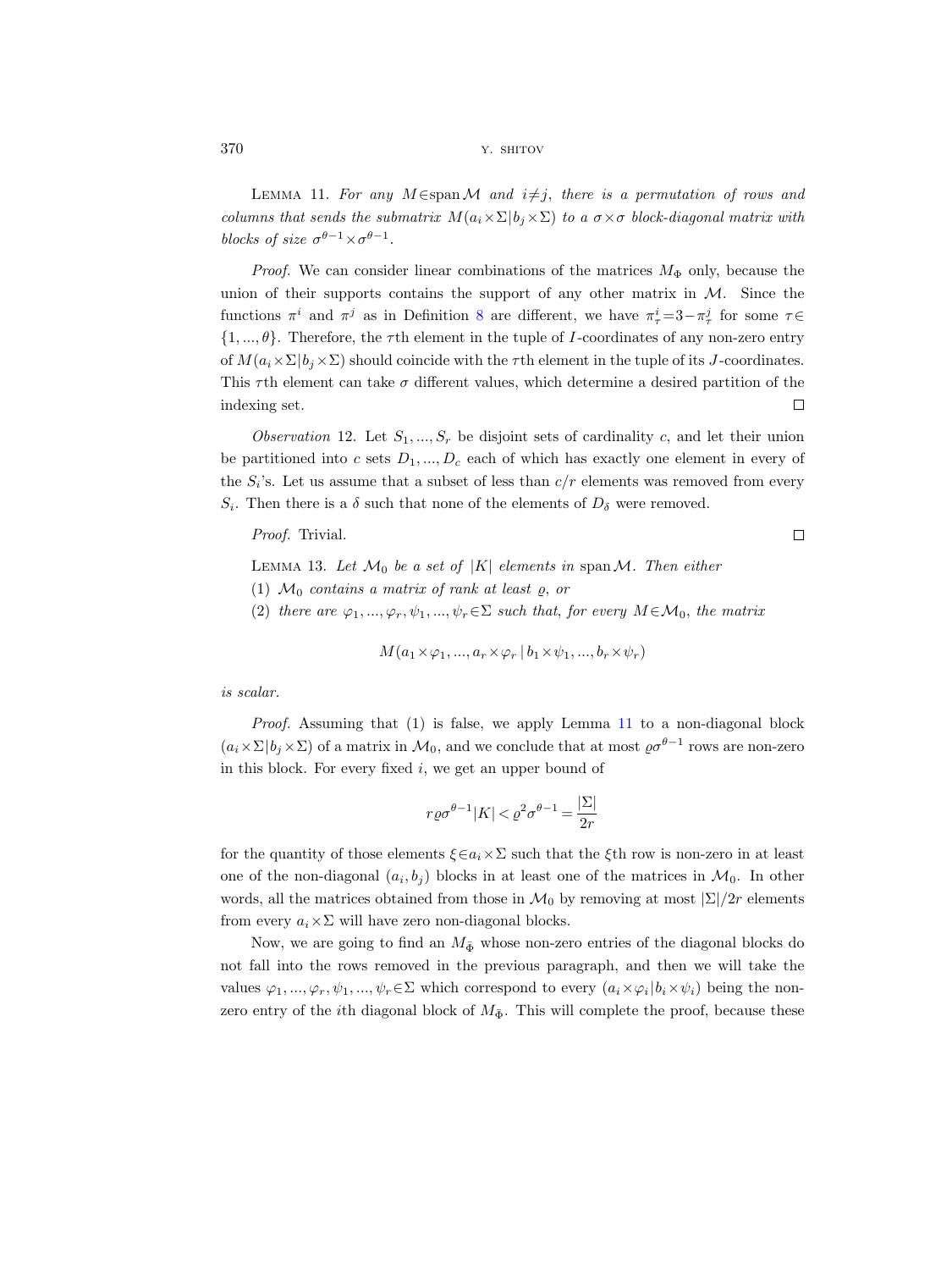are the  $M_{\Phi}$  matrices only among those in M that can contribute to the diagonal blocks, and the support of any matrix  $M_{\Phi}$  with  $\Phi \neq \bar{\Phi}$  does not intersect with that of  $M_{\bar{\Phi}}$  at a diagonal block. An appropriate  $\bar{\Phi}$  can be found with the use of Observation [12,](#page-7-1) because the intersections of the supports of the  $c:=|\Sigma|^2$  matrices  $M_{\Phi}$  with the set

$$
S_i := (a_i \times \Sigma) \times (b_i \times \Sigma)
$$

are singletons and partition  $S_i$ , and the removed rows contain at most

$$
\frac{|\Sigma|^2}{2r} < \frac{c}{r}
$$

<span id="page-8-1"></span>entries in  $S_i$ .

ingletons and partition  $S_i$ , and the removed rows contain at m<br>  $\frac{|\Sigma|^2}{2r} < \frac{c}{r}$ <br>
es in  $S_i$ .<br>
COROLLARY 14. min rank  $_{\overline{F}}T_{\Sigma} \bmod (0, 0, \text{span }\mathcal{M}) = \min \text{rank}_{\overline{F}}$ COROLLARY 14. min rank  $_{\overline{\tau}} T_{\Sigma} \mod (0, 0, \text{span } \mathcal{M}) = \min \text{rank}_{\overline{\tau}} T \mod (0, 0, W)$ .

*Proof.* The " $\leq$ " inequality follows from Observation [10.](#page-6-2) In order to prove the " $\geq$ " part, we note that adding a matrix  $M \in \text{span } \mathcal{M}$  to a 3-slice of  $T_{\Sigma}$  will only increase the rank of the tensor provided that the rank of  $M$  is at least  $\varrho$ . Therefore, we can use Lemma [13](#page-7-2) and find, for any tensor  $T_0$  of the minimal rank in  $T_\Sigma$  mod  $(0, 0, \text{span }\mathcal{M})$  and any  $i\in I$  and  $j\in J$ , elements  $\alpha(i)\in i\times \Sigma$  and  $\beta(j)\in j\times \Sigma$  such that the restriction of  $T_0$  to  $(\alpha(I)|\beta(J)|K)$  belongs to T mod  $(0, 0, W)$ .  $\Box$ 

Let us now see how the construction of  $\mathcal M$  allows us to prove Claim [5.](#page-4-0) In particular, we can define the tensor  $\mathcal T$  in the case when  $W_1=W_2=0$  and dim  $W_3=1$ . In other words, this is the case when  $W_3$  is spanned by a single matrix W' which can be written as  $PWQ$ , where  $W$  is the matrix as in the beginning of the section, and  $P$  and  $Q$  are invertible  $I \times I$  and  $J \times J$  matrices with entries in F. Namely, we set  $\mathcal{T}(T,0,0,W')$  to be the tensor obtained from the  $\Sigma$ -clone of T by adjoining the matrices  $P^{\Sigma}MQ^{\Sigma}$  as 3-slices, where M runs over M and  $P^{\Sigma}$  stands for the Kronecker product of P and the  $\Sigma \times \Sigma$  unity  $matrix.(1)$  $matrix.(1)$  $matrix.(1)$  $(\alpha(I)|\beta(J)|$ <br>
Let us 1<br>
we can defin<br>
this is the case<br>
where W is<br>  $I \times I$  and  $J$  b<br>
obtained from<br>
M runs over<br>
matrix.(1)<br>
We not<br>
note the  $\overline{\mathcal{F}}$ .

We now assume that  $(W_1, W_2, U_3)$  are as in Claim [5](#page-4-0) and  $W \in \mathcal{F}^{I \times J} \backslash U_3$ ; we denote the  $\bar{\mathcal{F}}$ -linear span of  $U_3\cup\{W\}$  by  $W_3$ . We set  $\mathcal{T}(T,0,0,0)=T$  and recursively define  $\mathcal{T}(T, W_1, W_2, W_3)$  as  $\mathcal{T}(T_0, W_1\Sigma, W_2\Sigma, U_3\Sigma)$ , where  $T_0 = \mathcal{T}(T, 0, 0, W)$  is the tensor as above, and  $W_{1\Sigma}$ ,  $W_{2\Sigma}$ , and  $U_{3\Sigma}$  are the linear spaces consisting of the  $\Sigma$ -clones of matrices in  $W_1$ ,  $W_2$ , and  $U_3$ , respectively. As we see, the tensor  $\mathcal{T}(T, W_1, W_2, W_3)$  is obtained from a clone  $T_{\Xi}$  of T by adjoining matrices generating certain linear spaces  $(\mathcal{L}_1,\mathcal{L}_2,\mathcal{L}_3)$ , and each of these linear spaces contains the  $\Xi$ -clones of matrices in the corresponding  $W_{\delta}$  by Observation [10.](#page-6-2) This proves item (1) in Claim [5,](#page-4-0) and item (2) follows from Lemma [2](#page-3-0) because the minimal rank of  $T_{\Xi}$  mod  $(\mathcal{L}_1, \mathcal{L}_2, \mathcal{L}_3)$  equals the minimal rank of  $T \mod (W_1, W_2, W_3)$  by Corollary [14.](#page-8-1)

<span id="page-8-0"></span> $(1)$  This definition corresponds to writing T with respect to the basis in which W' has the form W, then adjoining the matrices in  $M$ , and then going back to the initial basis.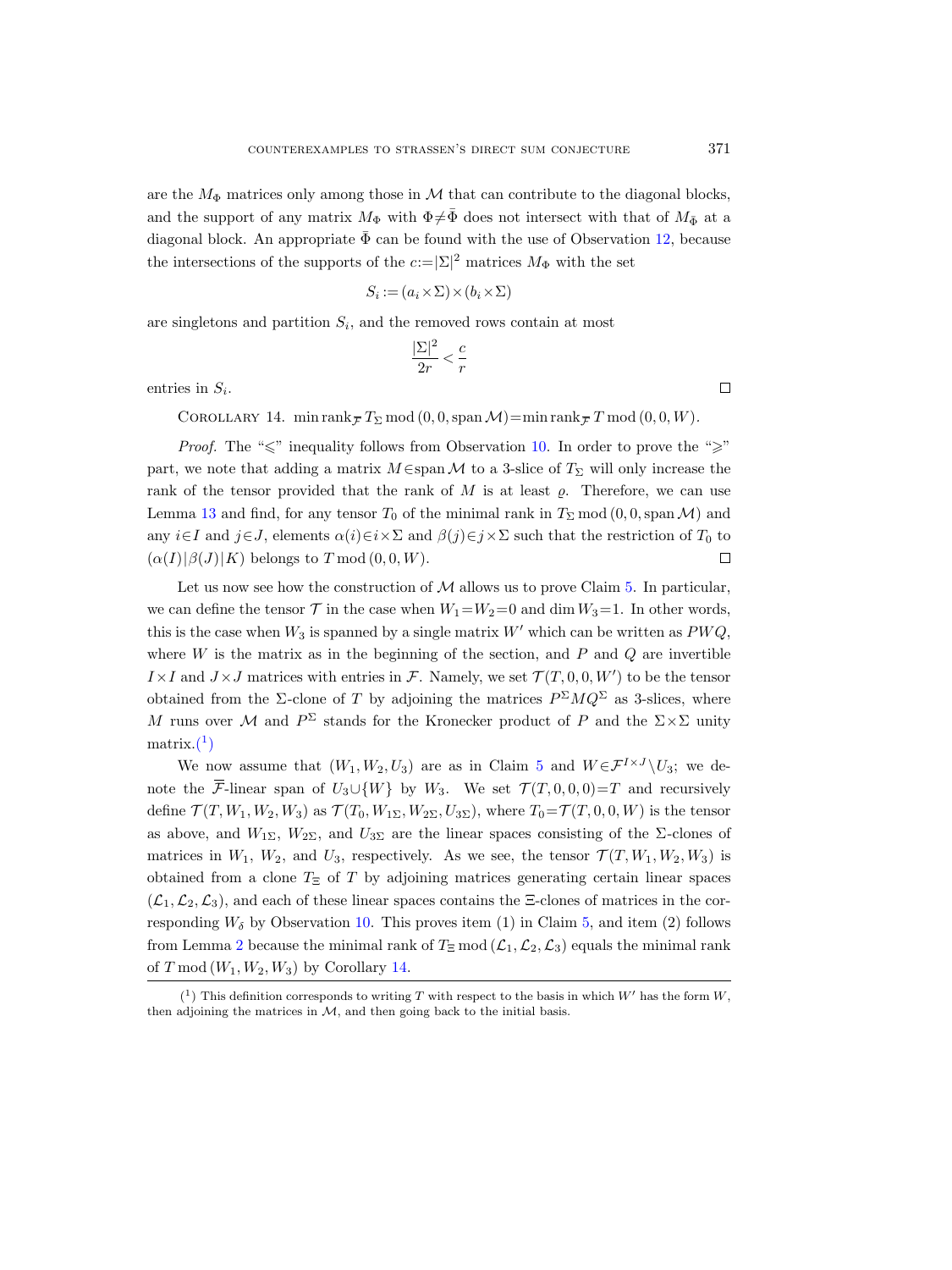#### 3. The proof of Claim [6](#page-5-1)

Throughout this section, we assume that  $\mathcal F$  is an infinite field; we also fix a purely transcendental extension of  $\mathcal F$  with an infinite basis. The elements of this basis are to be called variables, and one may actually think of them as variables changing in  $\mathcal{F}$ . We denote by n a sufficiently large integer, and we write  $r(n) = |0.34n^2|$ . We say that a tensor T with entries in an extension of a field F has  $\tau$  degrees of freedom over F if the transcendence degree of the extension obtained from  $F$  by adjoining the entries of  $T$ equals  $\tau$ . If  $\tau$  equals the total number of entries of T, then T is called *generic over* F. We define the  $2n \times 2n \times 2n$  tensor as

$$
T = \sum_{\alpha=1}^{r(n)} (x^{\alpha}, \xi^{\alpha}) \otimes (y^{\alpha}, \gamma^{\alpha}) \otimes (z^{\alpha}, \zeta^{\alpha}),
$$

where  $x^{\alpha}$ ,  $\xi^{\alpha}$ ,  $y^{\alpha}$ ,  $\gamma^{\alpha}$ ,  $z^{\alpha}$ , and  $\zeta^{\alpha}$  are *n*-vectors whose entries are pairwise different variables denoted by  $x_i^{\alpha}$ ,  $\xi_i^{\alpha}$ ,  $y_i^{\alpha}$ ,  $\gamma_i^{\alpha}$ ,  $z_i^{\alpha}$ , and  $\zeta_i^{\alpha}$ —and we denote the algebraic closure of the field obtained from  $\mathcal F$  by adjoining all these variables by  $\mathbb F$ . We define the *n*-element indexing sets  $I_1, J_1$ , and  $K_1$  corresponding to  $x_1^{\alpha}, ..., x_n^{\alpha}$ , to  $y_1^{\alpha}, ..., y_n^{\alpha}$ , and to  $z_1^{\alpha}, ..., z_n^{\alpha}$ , respectively. Similarly, the sets  $I_2$ ,  $J_2$ , and  $K_2$  correspond to  $\xi_1^{\alpha}, ..., \xi_n^{\alpha}$ , to  $\gamma_1^{\alpha}, ..., \gamma_n^{\alpha}$ , and to  $\zeta_1^{\alpha},...,\zeta_n^{\alpha}$ . The rank of T does not exceed  $r(n)$  for any assignment of values in F to the variables  $x_i^{\alpha}$ ,  $\xi_i^{\alpha}$ ,  $y_i^{\alpha}$ ,  $\gamma_i^{\alpha}$ ,  $z_i^{\alpha}$ , and  $\zeta_i^{\alpha}$ . So, we will conclude the proof of Claim [6](#page-5-1) if we produce an assignment satisfying

<span id="page-9-0"></span>
$$
r(n) < \min \operatorname{rank}_{\mathbb{F}} T_{111} \mod (U_1, U_2, U_3) + \min \operatorname{rank}_{\mathbb{F}} T_{222} \mod (V_1, V_2, V_3),
$$
(3.1)

where  $T_{ijk}$  denotes  $T(I_i|J_j|K_k)$ , and  $U_1, U_2, U_3, V_1, V_2$ , and  $V_3$  are the F-linear spaces spanned, respectively, by the 1-slices of  $T_{211}$ , by the 2-slices of  $T_{121}$ , by the 3-slices of  $T_{112}$ , by the 1-slices of  $T_{122}$ , by the 2-slices of  $T_{212}$ , and by the 3-slices of  $T_{221}$ .

We keep working with generic tensors and consider  $\Phi \in T_{111} \mod (U_1, U_2, U_3)$ . Every such  $\Phi$  can be obtained by adding F-linear combinations of the 3-slices of  $T_{112}$  to every of the 3-slices of  $T_{111}$ , then F-linear combinations of the 2-slices of  $T_{121}$  to the 2-slices of the resulting tensor, and finally  $\mathbb{F}$ -linear combinations of the 1-slices of  $T_{211}$  to the 1-slices of what was obtained. Denoting by  $A_i^{\tau}$ ,  $B_j^{\tau}$ , and  $C_k^{\tau}$  the coefficients of these linear combinations, we get the expression

$$
\varphi_{ijk} = \sum_{\alpha=1}^{r(n)} (x_i^{\alpha} y_j^{\alpha} z_k^{\alpha} + a_i^{\alpha} y_j^{\alpha} z_k^{\alpha} + x_i^{\alpha} b_j^{\alpha} z_k^{\alpha} + x_i^{\alpha} y_j^{\alpha} c_k^{\alpha})
$$

for the  $(i, j, k)$  entry of  $\Phi$ . Here,  $x_i^{\alpha}, y_j^{\alpha}$ , and  $z_k^{\alpha}$  are variables defined above, and

$$
a_i^{\alpha} = \sum_{\tau=1}^n A_i^{\tau} \xi_{\tau}^{\alpha}, \quad b_j^{\alpha} = \sum_{\tau=1}^n B_j^{\tau} \gamma_{\tau}^{\alpha}, \quad \text{and} \quad c_k^{\alpha} = \sum_{\tau=1}^n C_k^{\tau} \zeta_{\tau}^{\alpha}
$$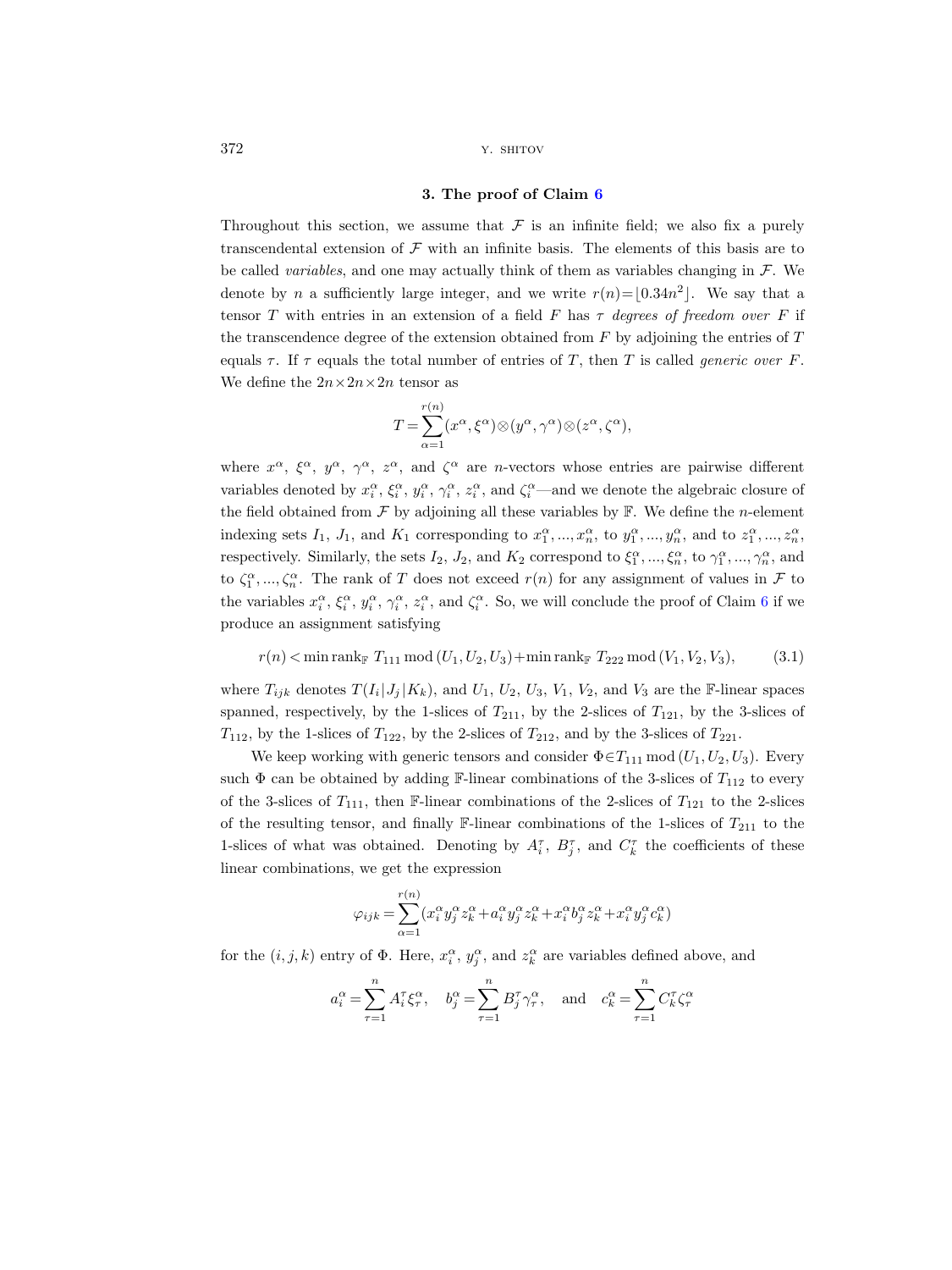are elements of F. We write

<span id="page-10-2"></span>
$$
\mathbb{K} = \mathcal{F}(A_i^{\tau}, B_i^{\tau}, C_i^{\tau}, \xi_i^{\alpha}, \gamma_i^{\alpha}, \zeta_i^{\alpha}), \tag{3.2}
$$

<span id="page-10-0"></span>and we are going to prove the following.

PROPOSITION 15. The tensor  $\Phi$  has at least  $n^3-6\sqrt{ }$  $\bar{3}n^{2.5}$  degrees of freedom over  $\mathbb{K}.$ 

Let us see that Proposition [15](#page-10-0) implies Claim [6](#page-5-1) before we proceed with its proof. We say that a property  $\Pi$  holds for almost all m-vectors over an infinite field F, if there is a non-zero polynomial  $\psi$  with m variables and coefficients in an extension of F such that  $\psi(v)=0$  is a necessary condition for v not to possess  $\Pi$ .

<span id="page-10-3"></span>Lemma 16. Proposition [15](#page-10-0) implies Claim [6](#page-5-1).

*Proof.* We write [\(3.1\)](#page-9-0) as a first-order formula  $\Psi$  in the language of fields with free variables  $\mathcal{V} = (x_i^{\alpha}, \xi_i^{\alpha}, y_i^{\alpha}, \gamma_i^{\alpha}, z_i^{\alpha}, \zeta_i^{\alpha})$ . The quantifier elimination (see Theorem 1.23 in [\[5\]](#page-14-19)) allows us to assume that  $\Psi$  is a conjunction of clauses  $(f_1 *_{1} 0) \vee ... \vee (f_k *_{k} 0)$ , where  $*_k$  is either = or  $\neq$ , and  $f_i$  is a polynomial that depends on  $V$  and has integral coefficients. Therefore, inequality [\(3.1\)](#page-9-0) does either hold for almost all assignments of  $\mathcal V$  or fail for almost all such assignments. Now, it is enough to prove  $(3.1)$  for generic  $\mathcal V$ , that is, for the tensor T defined in the beginning of this section. Note that the summands in the right-hand side of [\(3.1\)](#page-9-0) are equal, so it remains to prove that  $\text{rank}_{\mathbb{F}} \Phi > \frac{1}{2}r(n)$ . Since the entries of any rank-1  $n \times n \times n$  tensor are products of 3n elements, the quantity as in Proposition [15](#page-10-0) cannot be greater than  $3n \operatorname{rank}_{\mathbb{F}} \Phi$ . Therefore, Proposition 15 implies that rank  $\Phi$  is at least  $\frac{1}{3}n^2-2\sqrt{2}$  $\overline{3}n^{1.5}$ , which is greater than  $\frac{1}{2}r(n)$  for large n.  $\Box$ 

The following is a very well-known result in algebraic complexity theory; see Theorem 2.2 in [\[18\]](#page-14-20) for a simple elementary proof in characteristic zero and also Theorem 22 and Remark 23 in [\[32\]](#page-15-24) for a more advanced treatment for positive characteristic. In particular, the first two paragraphs of the proof of Theorem 2.2 in [\[18\]](#page-14-20) remain valid even if one replaces  $\mathbb C$  in the formulation by arbitrary field  $F$ ; this is so because it is sufficient to consider the case when  $F$  is algebraically closed, and in this case the polynomial  $G$  as in their proof should be separable.

<span id="page-10-1"></span>LEMMA 17. (See Theorem 2.2 in  $[18]$  and Remark 23 in  $[32]$ .) Let F be a field, and let  $p_1, ..., p_q$  be elements of the algebraic closure of  $F(s_1, ..., s_q)$ . Looking at  $p_1, ..., p_q$ as algebraic functions of variables  $s_1, ..., s_q$ , we define their Jacobian to be the  $q \times q$  matrix with  $(i, j)$  entry given by  $\partial p_i/\partial s_j$ . If this Jacobian has non-zero determinant, then  $p_1, ..., p_q$  are algebraically independent over F.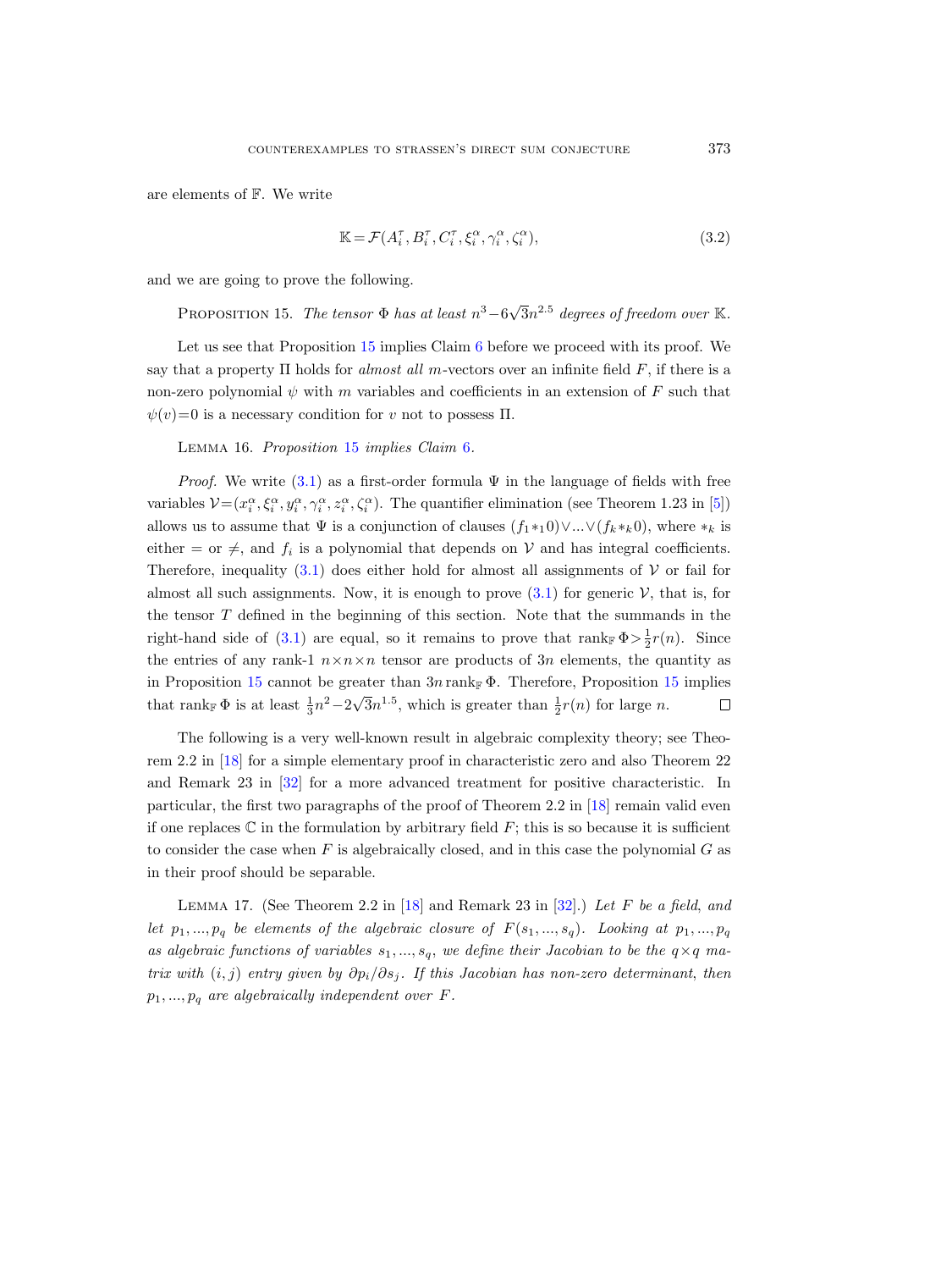<span id="page-11-0"></span>LEMMA 18. Let F be an infinite field, let  $q \leq n$  be positive integers, and let  $\mu$  be an n-vector that has at least q degrees of freedom over F. Then the q-vector  $Q\mu$  is generic over F for almost all  $q \times n$  matrices Q with entries in F.

*Proof.* We pick a transcendence basis  $\mu_{s_1},...,\mu_{s_k}$  of the entries of  $\mu$ . Every coordinate of  $\mu$  is now an algebraic function of this basis, so we can define the Jacobian as the  $q \times k$ matrix with  $(i, j)$  entry given by  $\partial (Q\mu)_i/\partial (\mu_{s_j})$ . According to Lemma [17,](#page-10-1) the Jacobian having rank q is a sufficient condition for  $Q\mu$  to be generic. This condition is valid when  $Q$  is the matrix with ones at the positions  $(t, s_t)$  and zeros everywhere else, so one of the  $q \times q$  minors of the Jacobian is really a non-zero polynomial in the entries of Q.  $\Box$ 

<span id="page-11-1"></span>LEMMA 19. Let  $F$  be an infinite field, let  $d \le n$  be positive integers, and let  $M$  be an  $n \times m$  matrix that has at least mn−δ degrees of freedom over F. Let Q be an almost arbitrary  $(n-d) \times n$  matrix over F. Then, there are at most  $\delta/d$  columns in QM whose removal leaves a matrix that is generic with respect to F.

*Proof.* First, we assume  $m=1$ . If  $d \leq \delta$ , then there is nothing to prove because the assumption of the lemma allows us to remove the only column of  $QM$ . Otherwise, we apply Lemma  $18$  and conclude the consideration of the case  $m=1$ .

Now, we assume  $m > 1$  and proceed by induction; we define  $F_j$  and  $F'_j$  as the fields obtained from  $F$  by adjoining the entries of the first  $j$  columns of  $M$  and  $QM$ , respectively. A  $\hat{j}$ th column is called *weak* if the transcendence degree of  $F_{\hat{j}}$  over  $F_{\hat{j}-1}$  is at most  $n-d$ . The removal of any weak column of M leaves us a matrix having at least  $mn-\delta-n+d$  degrees of freedom, and then we can complete the proof by induction. If no weak columns exist, then Lemma  $18$  shows that the jth column of  $QM$  is generic with respect to  $F_{j-1}$  (and consequently with respect to the field  $F'_{j-1} \subseteq F_{j-1}$ ). In particular, the extension  $F'_j \supset F'_{j-1}$  has transcendence degree  $n-d$ , so  $F'_m$  has transcendence degree  $m(n-d)$  over  $F = F'_0$ , which means that  $QM$  is generic.  $\Box$ 

<span id="page-11-2"></span>THEOREM 20. (See Theorem 4.4 in [\[31\]](#page-15-25).) Let  $u^1, ..., u^k, v^1, ..., v^k,$  and  $w^1, ..., w^k$  be n-vectors whose coefficients are algebraically independent over a field F in common. If  $k > n^3/(3n-2)$ , then the tensor  $\sum_{\alpha=1}^{k} u^{\alpha} \otimes v^{\alpha} \otimes w^{\alpha}$  is generic over F.

<span id="page-11-3"></span>Observation 21. Let  $p_1, ..., p_q$  be polynomials of the same total degree d over a field F. If  $(p_1^{in},...,p_q^{in})$  are generic over F, then  $(p_1,...,p_q)$  are generic over F as well, where  $p^{in}$  denotes the sum of all monomials of p whose degree is maximal.

*Proof.* If 
$$
h(p_1, ..., p_q) = 0
$$
, then  $h^{in}(p_1^{in}, ..., p_q^{in}) = 0$ .

Let  $P = \sum_{\alpha} u^{\alpha} \otimes v^{\alpha} \otimes w^{\alpha}$  be an  $n \times n \times n$  tensor over a field F, and let Q be a  $q \times n$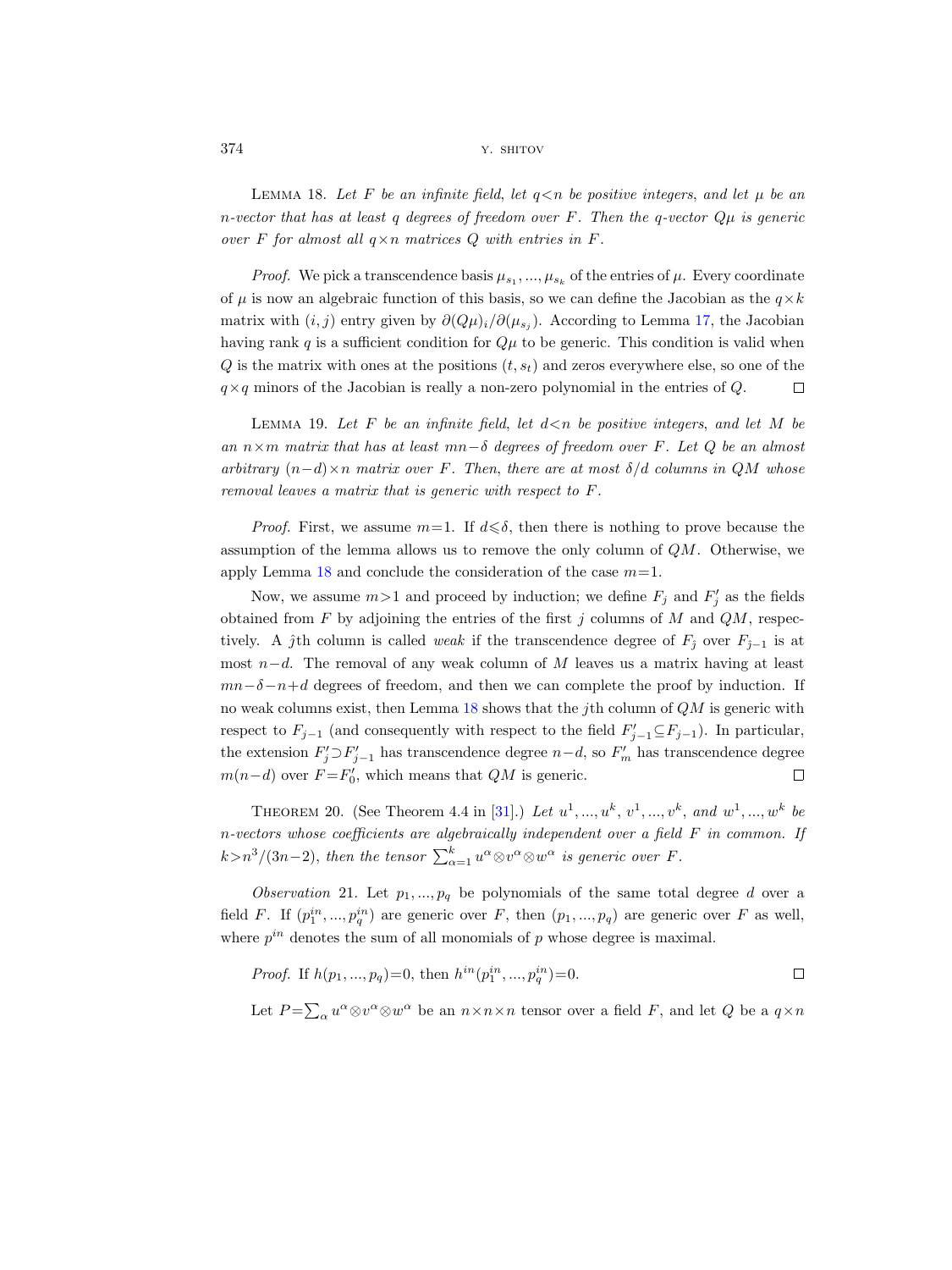matrix over a subfield  $K\subset F$ . We define

$$
P_Q = \sum_{\alpha} (Qu^{\alpha}) \otimes (Qu^{\alpha}) \otimes (Qu^{\alpha}),
$$

and we note that  $P_Q$  is obtained from T by a sequence of K-linear transformations of its 1-slices, 2-slices, and 3-slices. In particular, P has at least as many degrees of freedom over  $K$  as  $P_Q$  does have. We are now ready to prove Proposition [15.](#page-10-0)

*Proof of Proposition* [15](#page-10-0). Let M be the  $n \times 3r(n)$  matrix formed by the vectors  $x^{\alpha}$ ,  $y^{\alpha}$ , and  $z^{\alpha}$  as in the definition of T. Since the field K defined in [\(3.2\)](#page-10-2) has at most  $3nr(n)+3n^2$  degrees of freedom over F, and since  $\mathbb{K}(x^{\alpha}, y^{\alpha}, z^{\alpha})$  contains

$$
\mathcal{F}(x^{\alpha}, y^{\alpha}, z^{\alpha}, \xi^{\alpha}, \gamma^{\alpha}, \zeta^{\alpha}),
$$

the matrix M has at least

$$
6nr(n) - (3nr(n) + 3n^2) = 3nr(n) - 3n^2
$$

degrees of freedom over K. Now, we take  $d = \lfloor \sqrt{\cdot} \rfloor$  $3n$  and apply Lemma [19](#page-11-1) to the matrix M and field K; we denote the vector  $Q\pi^{\alpha}$  by  $\bar{\pi}^{\alpha}$ , where  $\pi$  may stand for a, b, c, x, y, or z. The  $(n-d)\times(n-d)\times(n-d)$  tensor  $\Phi_Q$  equals

<span id="page-12-0"></span>
$$
\sum_{\alpha=1}^{r(n)} (\bar{x}^{\alpha} \bar{y}^{\alpha} \bar{z}^{\alpha} + \bar{a}^{\alpha} \bar{y}^{\alpha} \bar{z}^{\alpha} + \bar{x}^{\alpha} \bar{b}^{\alpha} \bar{z}^{\alpha} + \bar{x}^{\alpha} \bar{y}^{\alpha} \bar{c}^{\alpha}).
$$
\n(3.3)

We denote by A the set of all  $\alpha$  such that none of the three columns  $x^{\alpha}$ ,  $y^{\alpha}$ , and  $z^{\alpha}$  were identified as "weak" and removed while applying Lemma [19.](#page-11-1) According to this lemma, the union of the vectors  $\bar{x}^{\alpha}$ ,  $\bar{y}^{\alpha}$ , and  $\bar{z}^{\alpha}$ , where  $\alpha \in \mathcal{A}$  is generic over K. The number of weak columns is at most  $3n^2/d$ , so that  $|\mathcal{A}| > n^2/(3n-2)$ , and the A-part of the sum in [\(3.3\)](#page-12-0) is a tensor generic over K, according to Theorem [20](#page-11-2) and Observation [21.](#page-11-3) (In order to use these, we look at the coordinates of  $\bar{x}^{\alpha}$ ,  $\bar{y}^{\alpha}$ , and  $\bar{z}^{\alpha}$ , with  $\alpha \in A$ , as variables, and note that  $\bar{a}^{\alpha}$ ,  $\bar{b}^{\alpha}$ , and  $\bar{c}^{\alpha}$  have coordinates in K.) Therefore,  $\Phi_Q$  is the sum of a tensor generic over K and a tensor of rank at most  $3n^2/d$ , so it has at least

$$
(n-d)^3 - 3n\frac{3n^2}{d} \geqslant n^3 - 6\sqrt{3}n^{2.5}
$$

degrees of freedom over K.

Therefore, we completed the proof of Proposition [15,](#page-10-0) which implies Claim [6,](#page-5-1) according to Lemma [16.](#page-10-3) Since Claim [5](#page-4-0) was proved in the previous section, we can use Theorem [7](#page-5-0) and complete the proof of Theorem [4.](#page-4-1)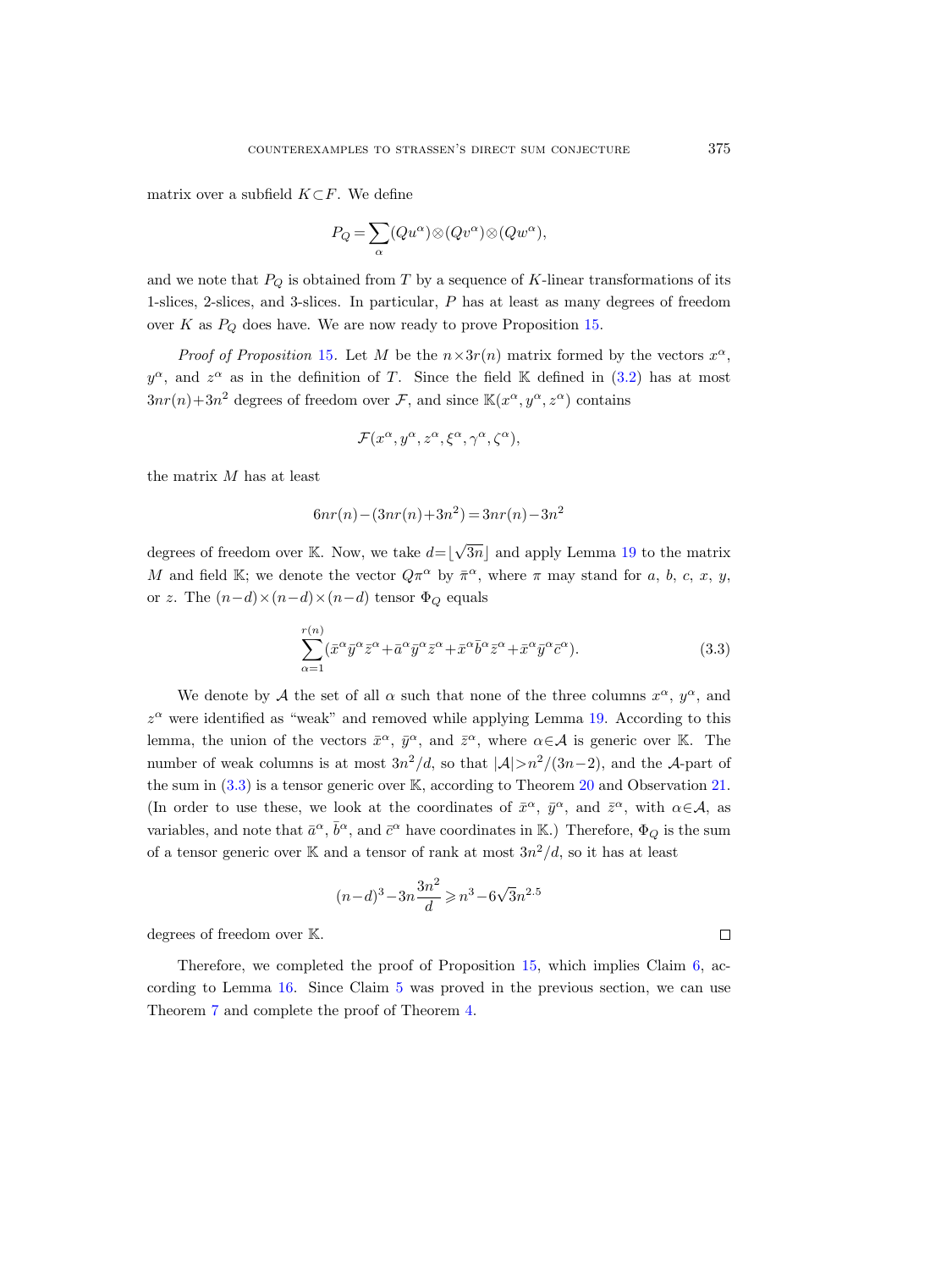#### 4. Concluding remarks

As said above, the author disproved the direct sum conjecture in the original formulation, that is, over any infinite field. In fact, his proof is going to work for sufficiently large finite fields as well (although he did not try to give an effective upper bound on the size of the smallest field for which it may not work). The author thinks that the direct sum conjecture is false over any field, but in order to construct a counterexample in the way similar to this paper, one would need to estimate the cardinalities of the arising sets of matrices instead of the corresponding dimensions, as it is done in the current proof. Actually, it seems possible to achieve a counterexample in this way, despite a much greater amount of technical difficulties.

A multidimensional analogue of the direct sum conjecture states that the rank of d-dimensional tensors is additive with respect to direct sums. This problem remains open for  $d \geq 4$ , and the author is not sure that the present approach can lead to a progress on the multidimensional version. The analogous statement but restricted to symmetric tensors is open already for  $d\geqslant 3$ ; see [\[13\]](#page-14-12), [\[14\]](#page-14-11), [\[45\]](#page-15-15) for a review of the current state of art and new results on this problem. As said above, the border rank version of the direct sum conjecture is known to fail for d-tensors at least when  $d=3$ ; see also a discussion in Chapter 11 of [\[25\]](#page-15-17).

#### 5. Acknowledgements

The author decided to work on the direct sum conjecture after a discussion with Mateusz Micha lek during his visit to "Max Planck Institute for Mathematics in the Sciences" in Leipzig (MPI) in 2017. He would like to thank Mateusz for the invitation and many explanations as to why should this conjecture be false. During a subsequent visit to MPI in 2018, the author was enjoying a detailed discussion of the first draft of this paper with Mateusz, Landsberg, and Rupniewski, and he would like to thank them for this opportunity and helpful suggestions. The idea of Claim [5](#page-4-0) came to the author when he was working on a revision of the paper [\[41\]](#page-15-23), which contains a related construction. Therefore, he would also like to thank the reviewers of SIAM Journal on Applied Algebra and Geometry for comments on [\[41\]](#page-15-23), which may have stimulated the development of the approach of this paper. Also, I would like to thank the editors of Acta Mathematica for their consideration of the paper and the anonymous reviewers for careful reading and useful comments.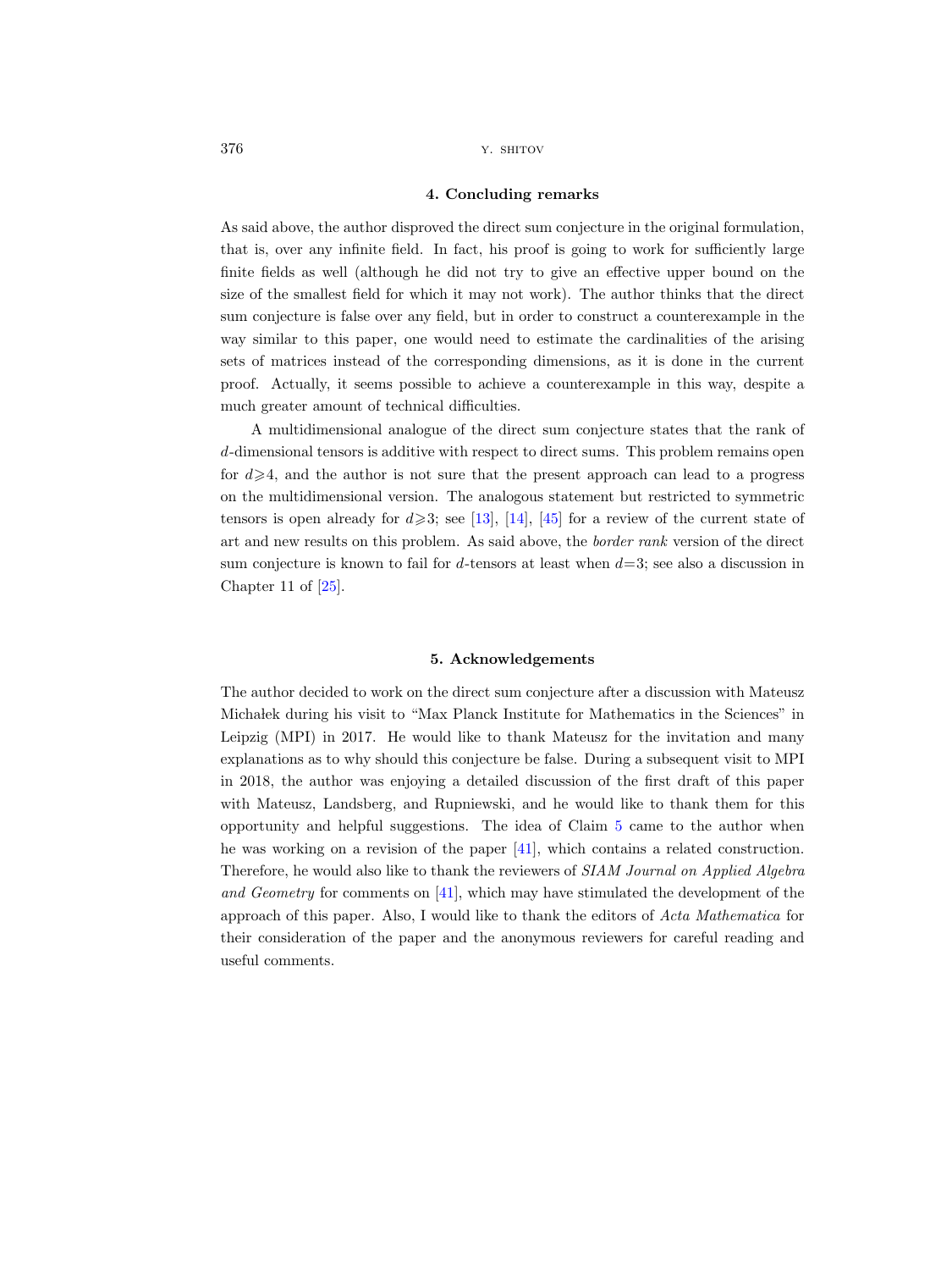#### References

- <span id="page-14-8"></span>[1] Abo, H., OTTAVIANI, G. & PETERSON, C., Induction for secant varieties of Segre varieties. Trans. Amer. Math. Soc., 361 (2009), 767–792.
- <span id="page-14-6"></span>[2] ALEXEEV, B., FORBES, M. A. & TSIMERMAN, J., Tensor rank: some lower and upper bounds, in 26th Annual IEEE Conference on Computational Complexity, pp. 283–291. IEEE Computer Soc., Los Alamitos, CA, 2011.
- <span id="page-14-2"></span>[3] Auslander, L., Feig, E. & Winograd, S., Direct sums of bilinear algorithms. Linear Algebra Appl., 38 (1981), 175–192.
- <span id="page-14-9"></span>[4] Ballico, E. & Bernardi, A., Tensor ranks on tangent developable of Segre varieties. Linear Multilinear Algebra, 61 (2013), 881–894.
- <span id="page-14-19"></span>[5] Basu, S., Pollack, R. & Roy, M. F., Algorithms in Real Algebraic Geometry. Algorithms and Computation in Mathematics, 10. Springer, Berlin–Heidelberg, 2003.
- <span id="page-14-1"></span>[6] Bergman, G. M., Ranks of tensors and change of base field. J. Algebra, 11 (1969), 613–621.
- <span id="page-14-7"></span>[7] BLÄSER, M., Improvements of the Alder–Strassen bound: algebras with nonzero radical, in Automata, Languages and Programming, Lecture Notes in Comput. Sci., 2076, pp. 79–91. Springer, Berlin–Heidelberg, 2001.
- <span id="page-14-5"></span>[8] — Explicit tensors, in Perspectives in Computational Complexity, Progr. Comput. Sci. Appl. Logic, 26, pp. 117–130. Birkhäuser/Springer, Cham, 2014.
- <span id="page-14-3"></span>[9] Bshouty, N. H., On the extended direct sum conjecture, in Proc. 21st Annual ACM Symposium on Theory of Computing, pp. 177–185. ACM, New York, NY, 1989.
- <span id="page-14-4"></span> $[10]$  — On the direct sum conjecture in the straight line model. *J. Complexity*, 14 (1998), 49–62.
- <span id="page-14-17"></span>[11] BUCZYŃSKI, J., POSTINGHEL, E. & RUPNIEWSKI, F., On Strassen's rank additivity for small three-way tensors. Preprint, 2019. [arXiv:1902.06582 \[math.AG\]](http://arxiv.org/abs/1902.06582).
- <span id="page-14-14"></span>[12] BUCZYŃSKI, J. A., GINENSKY, A. & LANDSBERG, J. M., Determinantal equations for secant varieties and the Eisenbud–Koh–Stillman conjecture. J. Lond. Math. Soc., 88 (2013), 1–24.
- <span id="page-14-12"></span>[13] Carlini, E., Catalisano, M. V. & Chiantini, L., Progress on the symmetric Strassen conjecture. J. Pure Appl. Algebra, 219 (2015), 3149–3157.
- <span id="page-14-11"></span>[14] Carlini, E., Catalisano, M. V., Chiantini, L., Geramita, A. V. & Woo, Y., Symmetric tensors: rank, Strassen's conjecture and e-computability. Ann. Sc. Norm. Super. Pisa Cl. Sci., 18 (2018), 363–390.
- <span id="page-14-13"></span>[15] CARLINI, E., CATALISANO, M. V. & ONETO, A., Waring loci and the Strassen conjecture. Adv. Math., 314 (2017), 630–662.
- <span id="page-14-15"></span>[16] Casarotti, A., Massarenti, A. & Mella, M., On Comon's and Strassen's conjectures. Mathematics, 6 (2018), 217.
- <span id="page-14-10"></span>[17] Catalisano, M. V., Geramita, A. V. & Gimigliano, A., Ranks of tensors, secant varieties of Segre varieties and fat points. Linear Algebra Appl., 355 (2002), 263–285. Erratum in Linear Algebra Appl., 367 (2003), 347–348.
- <span id="page-14-20"></span>[18] EHRENBORG, R. & ROTA, G.-C., Apolarity and canonical forms for homogeneous polynomials. European J. Combin., 14 (1993), 157–181.
- <span id="page-14-0"></span>[19] Feig, E. & Winograd, S., On the direct sum conjecture, in Proc. 22nd Annual Symposium on Foundations of Computer Science, pp. 91–94. IEEE Computer Soc., Nashville, TN, 1981.
- <span id="page-14-16"></span>[20] Gillis, N., The why and how of nonnegative matrix factorization, in Regularization, Optimization, Kernels, and Support Vector Machines, Chapman & Hall/CRC Mach. Learn. Pattern Recogn. Ser., pp. 257–291. CRC Press, Boca Raton, FL, 2015.
- <span id="page-14-18"></span>[21] HOPCROFT, J. E. & KERR, L. R., On minimizing the number of multiplications necessary for matrix multiplication.  $SIAM$  J. Appl. Math., 20 (1971), 30-36.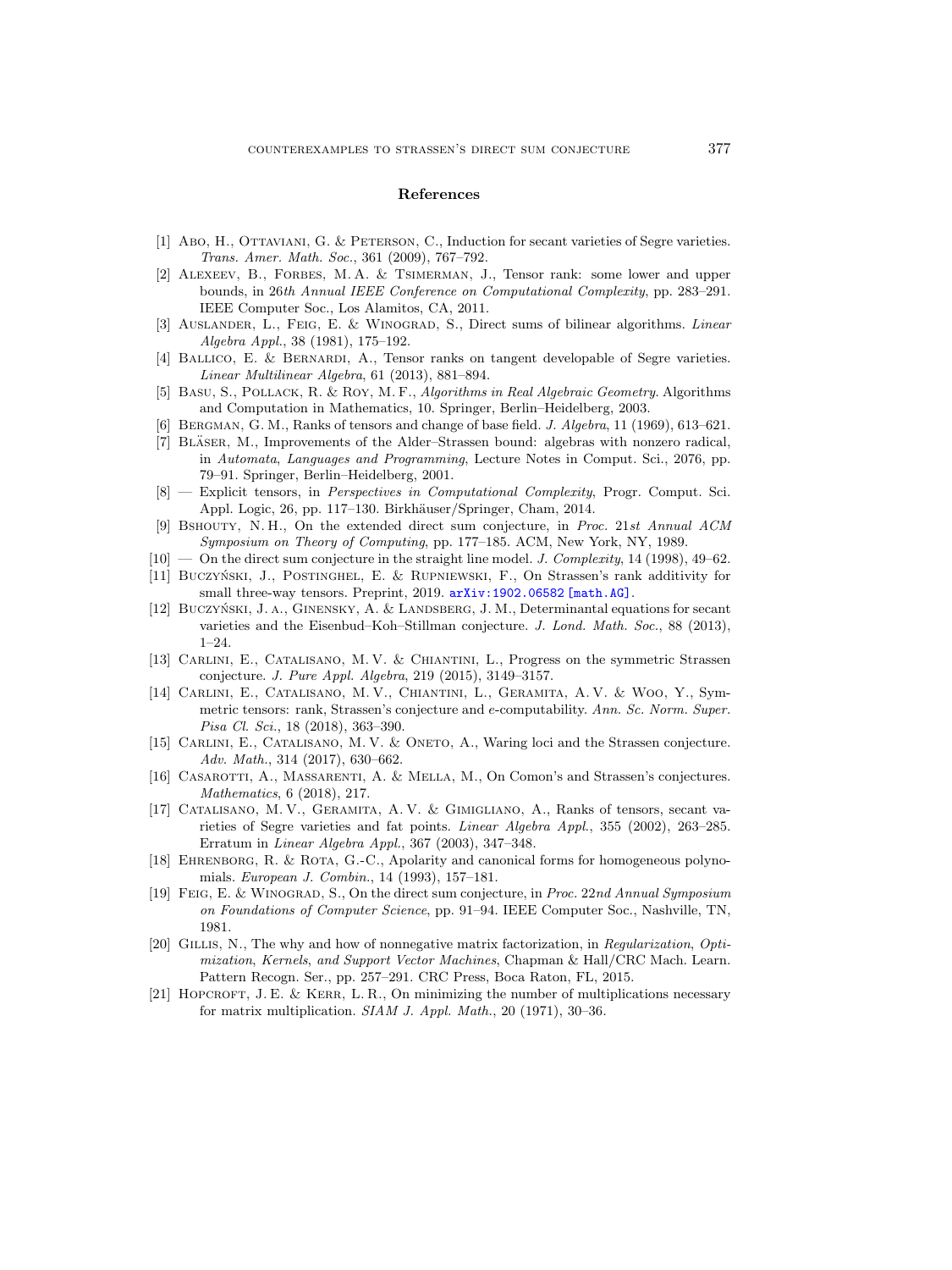- <span id="page-15-22"></span>[22] Ja'Ja', J. & Takche, J., On the validity of the direct sum conjecture. SIAM J. Comput., 15 (1986), 1004–1020.
- <span id="page-15-10"></span>[23] KALORKOTI, K.A., A lower bound for the formula size of rational functions. SIAM J. Comput., 14 (1985), 678–687.
- <span id="page-15-18"></span>[24] Kubjas, K., Robeva, E. & Sturmfels, B., Fixed points EM algorithm and nonnegative rank boundaries. Ann. Statist., 43 (2015), 422–461.
- <span id="page-15-17"></span>[25] LANDSBERG, J. M., Tensors: Geometry and Applications. Graduate Studies in Mathematics, 128. Amer. Math. Soc., Providence, RI, 2012.
- <span id="page-15-12"></span> $[26]$  — New lower bounds for the rank of matrix multiplication. SIAM J. Comput., 43 (2014), 144–149.
- <span id="page-15-16"></span>[27] LANDSBERG, J. M. & MICHALEK, M., Abelian tensors. J. Math. Pure Appl., 108 (2017), 333–371.
- <span id="page-15-13"></span>[28] — On the geometry of border rank decompositions for matrix multiplication and other tensors with symmetry. SIAM J. Appl. Algebra Geom., 1 (2017), 2–19.
- <span id="page-15-14"></span>[29] LANDSBERG, J. M. & TEITLER, Z., On the ranks and border ranks of symmetric tensors. Found. Comput. Math., 10 (2010), 339–366.
- <span id="page-15-19"></span>[30] Lee, D. D. & Seung, H. S., Learning the parts of objects by non-negative matrix factorization. Nature, 401 (1999), 788–791.
- <span id="page-15-25"></span>[31] Lickteig, T., Typical tensorial rank. Linear Algebra Appl., 69 (1985), 95–120.
- <span id="page-15-24"></span>[32] Mittmann, J., Saxena, N. & Scheiblechner, P., Algebraic independence in positive characteristic: a p-adic calculus. Trans. Amer. Math. Soc., 366 (2014), 3425–3450.
- <span id="page-15-5"></span>[33] Pan, V., A unified approach to the analysis of bilinear algorithms. J. Algorithms, 2 (1981), 301–310.
- <span id="page-15-4"></span> $[34]$  — How can we speed up matrix multiplication? SIAM Rev., 26 (1984), 393-415.
- <span id="page-15-8"></span>[35] — Fast feasible and unfeasible matrix multiplication. Preprint, 2018. [arXiv:1804.04102 \[cs.DS\]](http://arxiv.org/abs/1804.04102).
- <span id="page-15-6"></span>[36] Pan, V. Y., New combinations of methods for the acceleration of matrix multiplication. Comput. Math. Appl., 7 (1981), 73–125.
- <span id="page-15-7"></span>[37] — The techniques of trilinear aggregating and the recent progress in the asymptotic acceleration of matrix operations. Theoret. Comput. Sci., 33 (1984), 117–138.
- <span id="page-15-20"></span>[38] Qi, Y., Comon, P. & Lim, L. H., Semialgebraic geometry of nonnegative tensor rank. SIAM J. Matrix Anal. Appl., 37 (2016), 1556–1580.
- <span id="page-15-11"></span>[39] Raz, R., Tensor-rank and lower bounds for arithmetic formulas. J. ACM, 60 (2013), Art. 40, 15 pp.
- <span id="page-15-2"></span>[40] SCHÖNHAGE, A., Partial and total matrix multiplication.  $SIAM$  J. Comput., 10 (1981), 434–455.
- <span id="page-15-23"></span>[41] SHITOV, Y., A counterexample to Comon's conjecture. SIAM J. Appl. Algebra Geom., 2 (2018), 428–443.
- <span id="page-15-0"></span>[42] Strassen, V., Gaussian elimination is not optimal. Numer. Math., 13 (1969), 354–356.
- <span id="page-15-1"></span>[43] — Vermeidung von Divisionen. J. Reine Angew. Math., 264 (1973), 184–202.
- <span id="page-15-3"></span>[44] — The asymptotic spectrum of tensors and the exponent of matrix multiplication, in Proc. 27th Annual Symposium on Foundations of Computer Science, pp. 49–54. IEEE Computer Soc., Washington, DC, 1986.
- <span id="page-15-15"></span>[45] TEITLER, Z., Sufficient conditions for Strassen's additivity conjecture. Illinois J. Math., 59 (2015), 1071–1085.
- <span id="page-15-9"></span>[46] Vassilevska Williams, V., An overview of the recent progress on matrix multiplication. ACM SIGACT News, 43 (2012), 57–69.
- <span id="page-15-21"></span>[47] Winograd, S., Some bilinear forms whose multiplicative complexity depends on the field of constants. Math. Systems Theory, 10 (1976/77), 169–180.